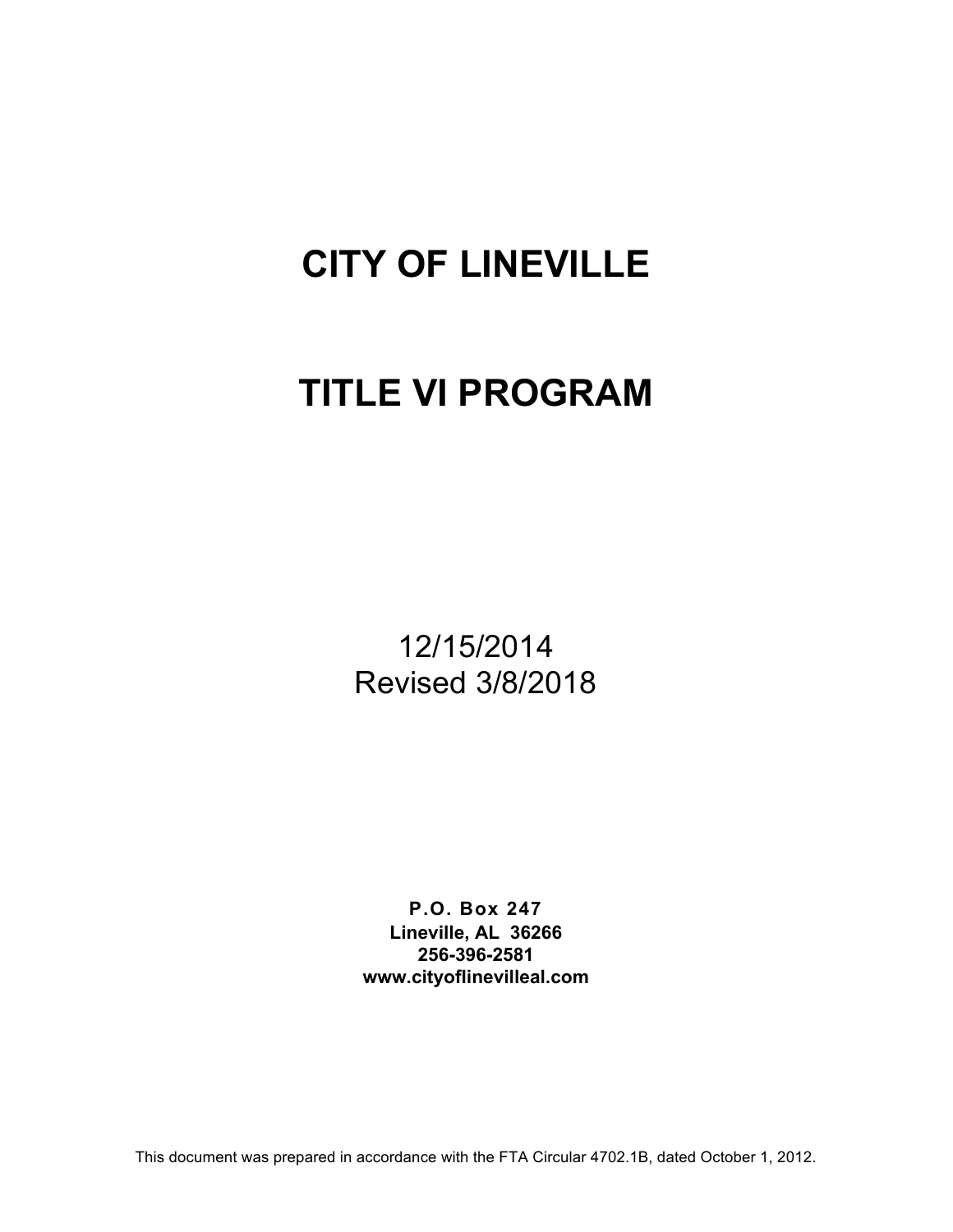### **TABLE OF CONTENTS**

#### Page

### **APPENDICES**

| Appendix C – List of Transit-Related Investigations, Complaints, and Lawsuits, 10 |  |
|-----------------------------------------------------------------------------------|--|
|                                                                                   |  |
| Appendix E – Table Depicting Minority Representation on Planning and Advisory     |  |
|                                                                                   |  |
|                                                                                   |  |
|                                                                                   |  |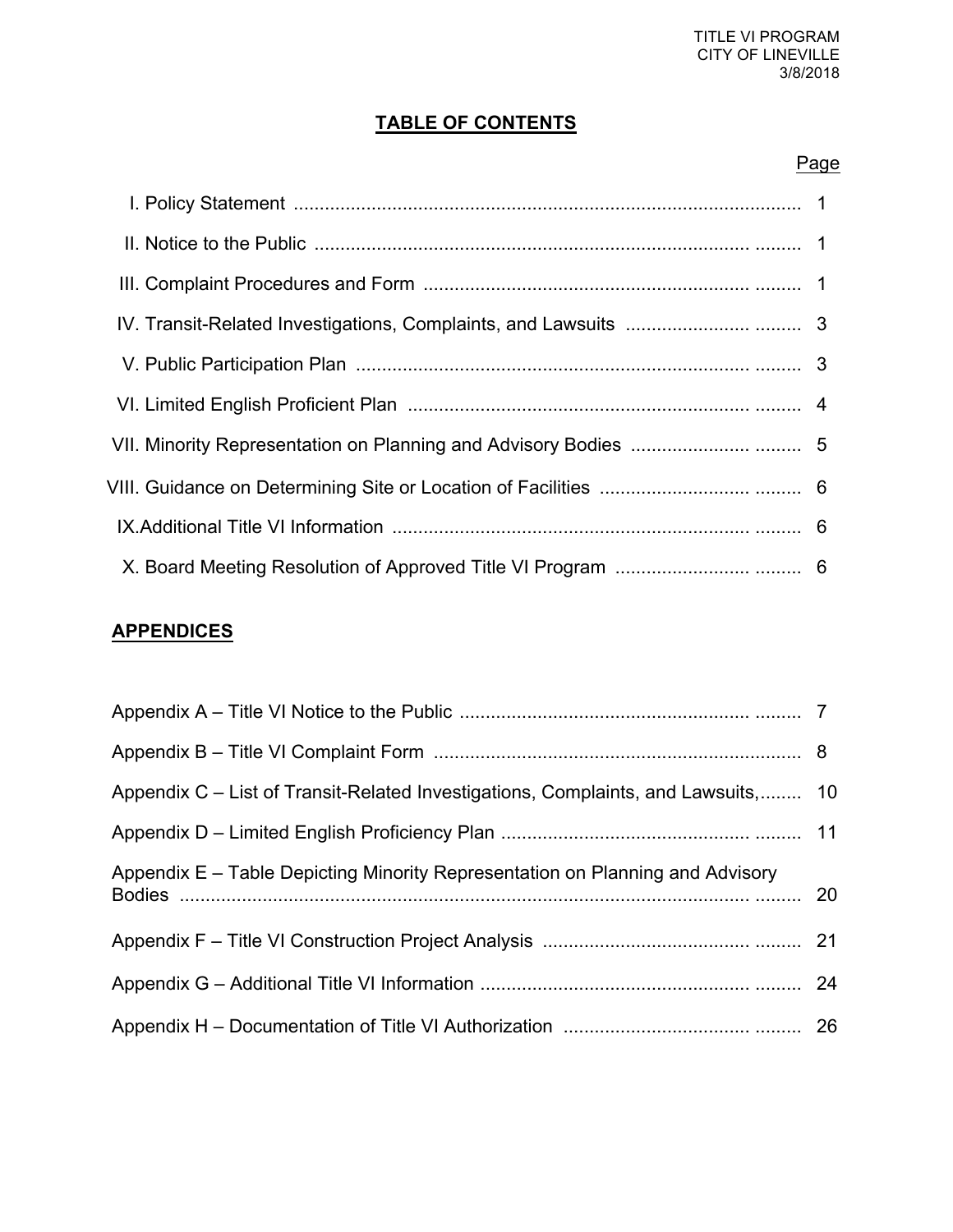#### **I. Policy Statement**

The **CITY OF LINEVILLE** ensures compliance with Title VI of the Civil Rights Act of 1964, 49 CFR, Part 21, and related statutes and regulations to the end that "no person in the United States shall, on the ground of race, color, or national origin, be excluded from participation in, be denied the benefits of, or be subjected to discrimination under any program or activity receiving Federal financial assistance" (42 U.S.C. Section 2000d) including the denial of meaning access for Limited English Proficient (LEP) persons.

The purpose of this plan is to assist the **CITY OF LINEVILLE** in its administration and management of Title VI related activities. The **CITY OF LINEVILLE's** Title VI Coordinator is **Cynthia Harris**, **City Clerk**. **She** can be contacted at **256-396-2581** and/or **linevillecity@centurytel.net.**

#### **II. Notice to the Public**

The **CITY OF LINEVILLE** has developed a Title VI Notice to provide information to the public regarding the **CITY OF LINEVILLE's** Title VI obligations and to inform the public of the protections against discrimination afforded to them by Title VI. The notice also includes contact information to file a discrimination complaint with the **CITY OF LINEVILLE** as well as information to file a complaint directly with the Federal Transit Administration (FTA).

The **CITY OF LINEVILLE** has posted the Title VI Notice on the City of Lineville's website and in public areas of the City of Lineville's office(s) including the receptionist area and senior center meeting rooms. The notice is also posted in all transit vehicles. This notice will be translated into languages other than English as needed. A copy of the notice is included as Appendix A.

#### **III. Complaint Procedures and Form**

A Title VI complaint may be filed by any individual or individuals who allege that he or she has been subjected to discrimination or adverse impact under any FTA funded program or activity based on race, color, or national origin. The **CITY OF LINEVILLE** has adopted Title VI complaint procedures for investigating and tracking complaints. A formal, signed, written Title VI complaint form must be filed within 180 days of the date of the alleged act of discrimination. A copy of the complaint form is included in Appendix B. The complaint procedures and complaint form are also posted on the **CITY OF LINEVILLE's** website\*. Completed forms should be submitted to: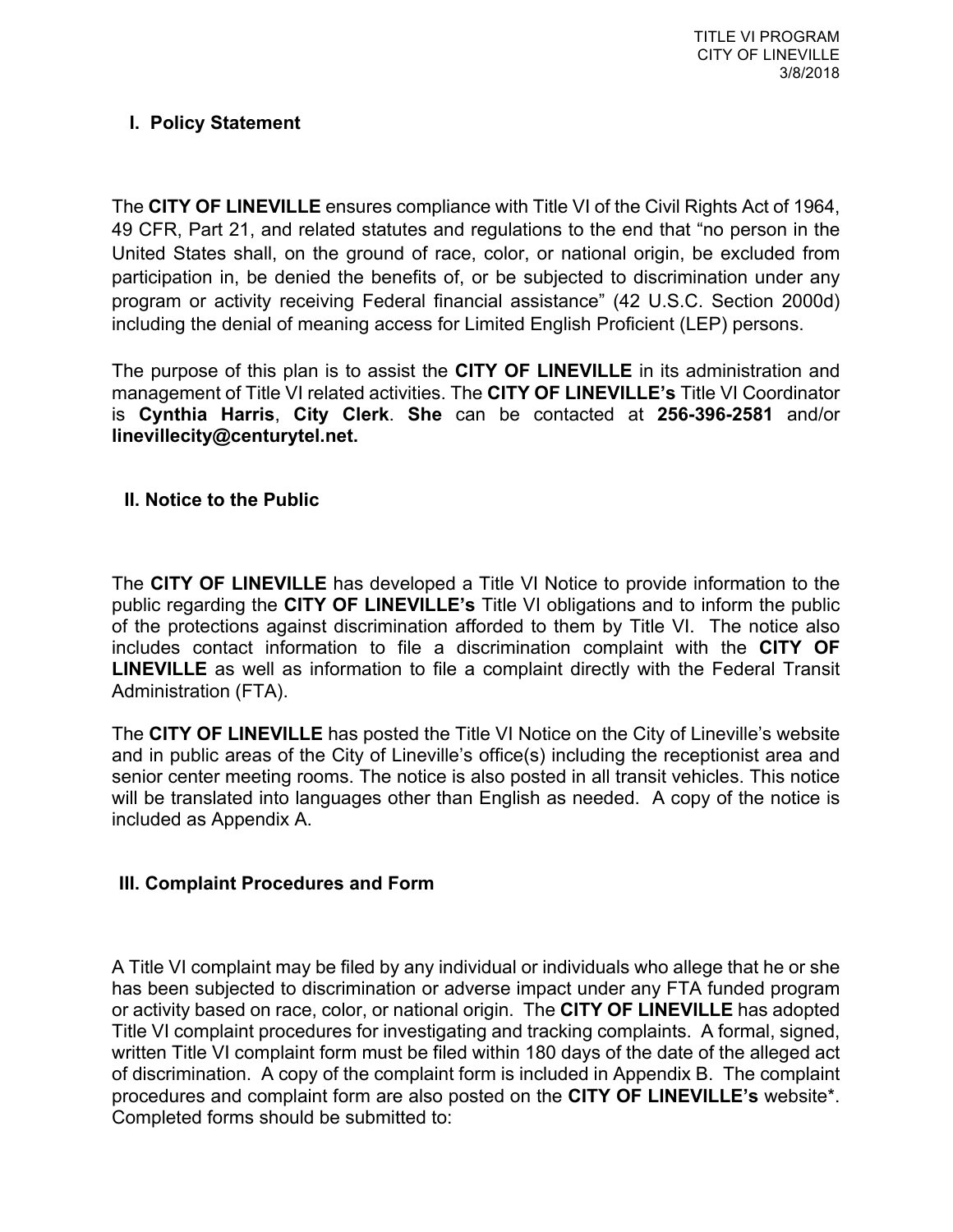#### **Cynthia Harris City Clerk CITY OF LINEVILLE P.O. Box 247 Lineville, AL 36266 256-396-2581 ph 256-396-5106 fx linevillecity@centurytel.net**

Once the complaint is received, the **CITY OF LINEVILLE** will review it to determine who has jurisdiction. The complainant will receive an acknowledgement letter informing her/him whether the complaint will be investigated by the **CITY OF LINEVILLE's** office. The **CITY OF LINEVILLE** will only process complaint forms that are complete.

In a situation where the complainant is unable or incapable of providing a written complaint, a verbal complaint of discrimination may be made to the **CITY OF LINEVILLE**. Under these circumstances, the complainant will be interviewed and the **CITY OF LINEVILLE** will assist the complainant in converting the verbal allegations to a formal written complaint.

The **CITY OF LINEVILLE** has 15 business days to investigate the complaint. If more information is needed to resolve the case, the **CITY OF LINEVILLE** may contact the complainant. The complainant has 15 business days from the date of this letter to send requested information to the investigator assigned to the case. If the investigator is not contacted by the complainant or does not receive the additional information within 15 business days, the **CITY OF LINEVILLE** can administratively close the case. A case can also be administratively closed if the complainant no longer wishes to pursue the case.

After the investigator reviews the complaint, she/he will issue one of two letters to the complainant: a closure letter or a letter of finding (LOF). A closure letter summarizes the allegations and states that there was not a Title VI violation and that the case will be closed. An LOF summarizes the allegations and the interviews regarding the alleged incident and explains whether any disciplinary action, additional training of the accused staff member, or other action will occur. If the complainant wishes to appeal the decision, she/he has 15 days after the date of the closure letter or the LOF to do so.

If the complainant is not satisfied with actions taken locally or if they demand further action, the complaint will be referred to Mr. Wiley Brooks, Alabama Department of Transportation, Bureau of Local Transportation, 1100 John Overton Drive, Montgomery, Alabama 36110.

A person may also file a complaint directly with the Federal Transit Administration at FTA Office of Civil Rights, 1200 New Jersey Avenue SE, Washington, DC 20590.

\*If information is needed in another language, complainant can contact **256-396-2581**.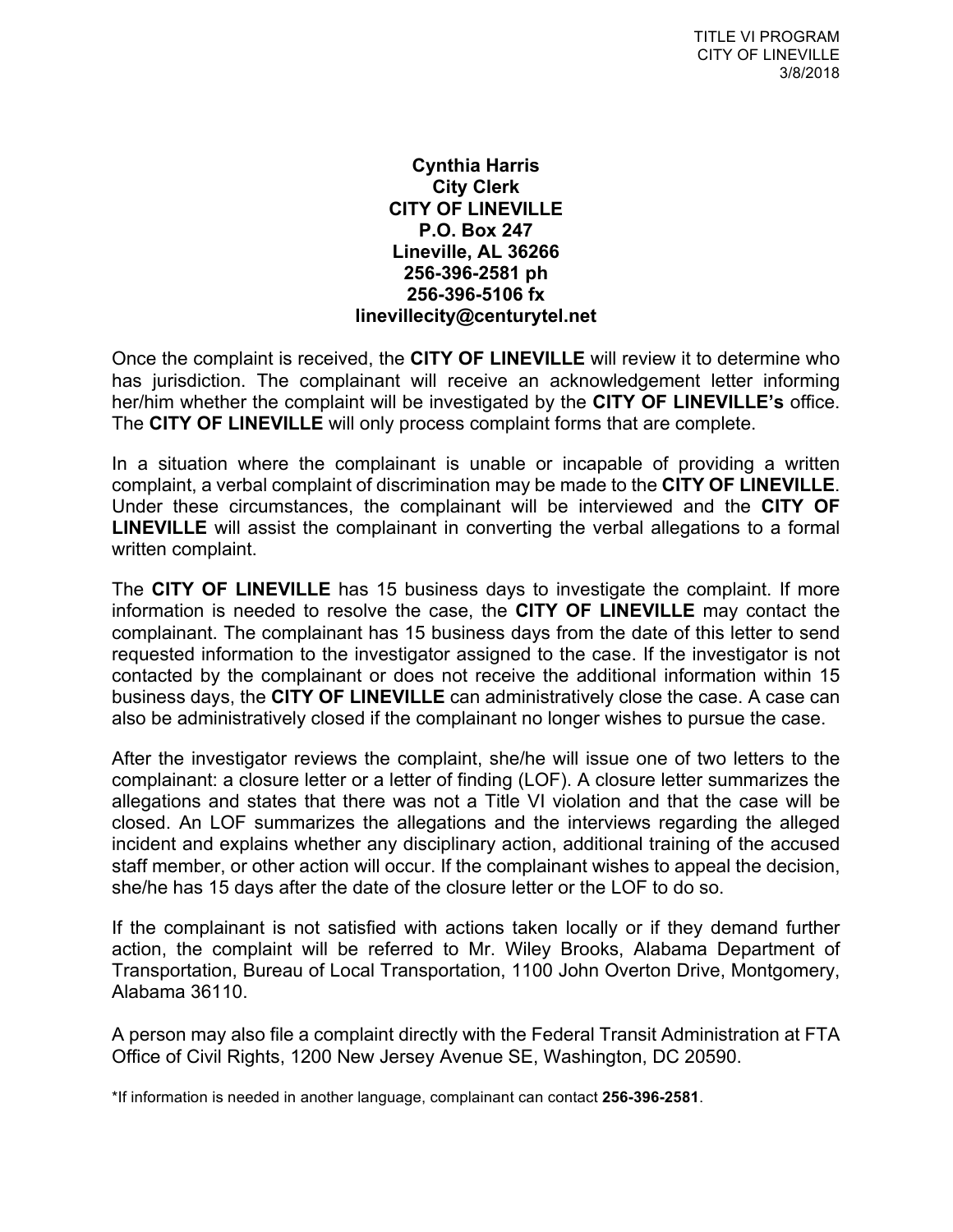#### **IV. Transit-Related Investigations, Complaints, and Lawsuits**

The **CITY OF LINEVILLE** shall maintain a log of Title VI complaints received. The log shall include the date the complaint was filed, a summary of the allegations, the status of the complaint, and actions taken in response to the complaint. Any transit related Title VI active investigations and lawsuits shall also be included in this log. This log shall be included in the Title VI Program that is submitted to ALDOT every three years.

There have been no Title VI transit-related investigations, complaints, or lawsuits received by the **CITY OF LINEVILLE**. A copy of the Title VI Transit Investigations, Complaints, and Lawsuits Form that will be used if a complaint or lawsuit is filed can be found in Appendix C.

#### **V. Public Participation Plan**

The **CITY OF LINEVILLE** is committed to providing early and continuous opportunities for public participation in the transportation decision making process. These opportunities are open to everyone including minority, low-income, and the Limited English Proficiency (LEP) populations. The Public Participation Plan provides for an open exchange of information and ideas between the public and transportation decision makers. The **CITY OF LINEVILLE's** public participation program is ongoing and reviewed regularly in order to identify, meet, and serve the community's needs.

In an effort to more fully integrate the opinions of minority, low-income, and LEP populations into community outreach activities, the **CITY OF LINEVILLE's** public participation program will:

- Reduce barriers to public participation from these segments of the population.
- Place public notices on city websites, in the receptionist areas, and on senior center vehicles.
- Hold public meetings in locations, facilities, and at meeting times that are convenient and accessible to the minority, low-income, and LEP populations.
- Ensure that the decision making process adequately considers the issues and concerns raised by minority, low-income, and LEP populations.
- Make public information available in electronically accessible formats.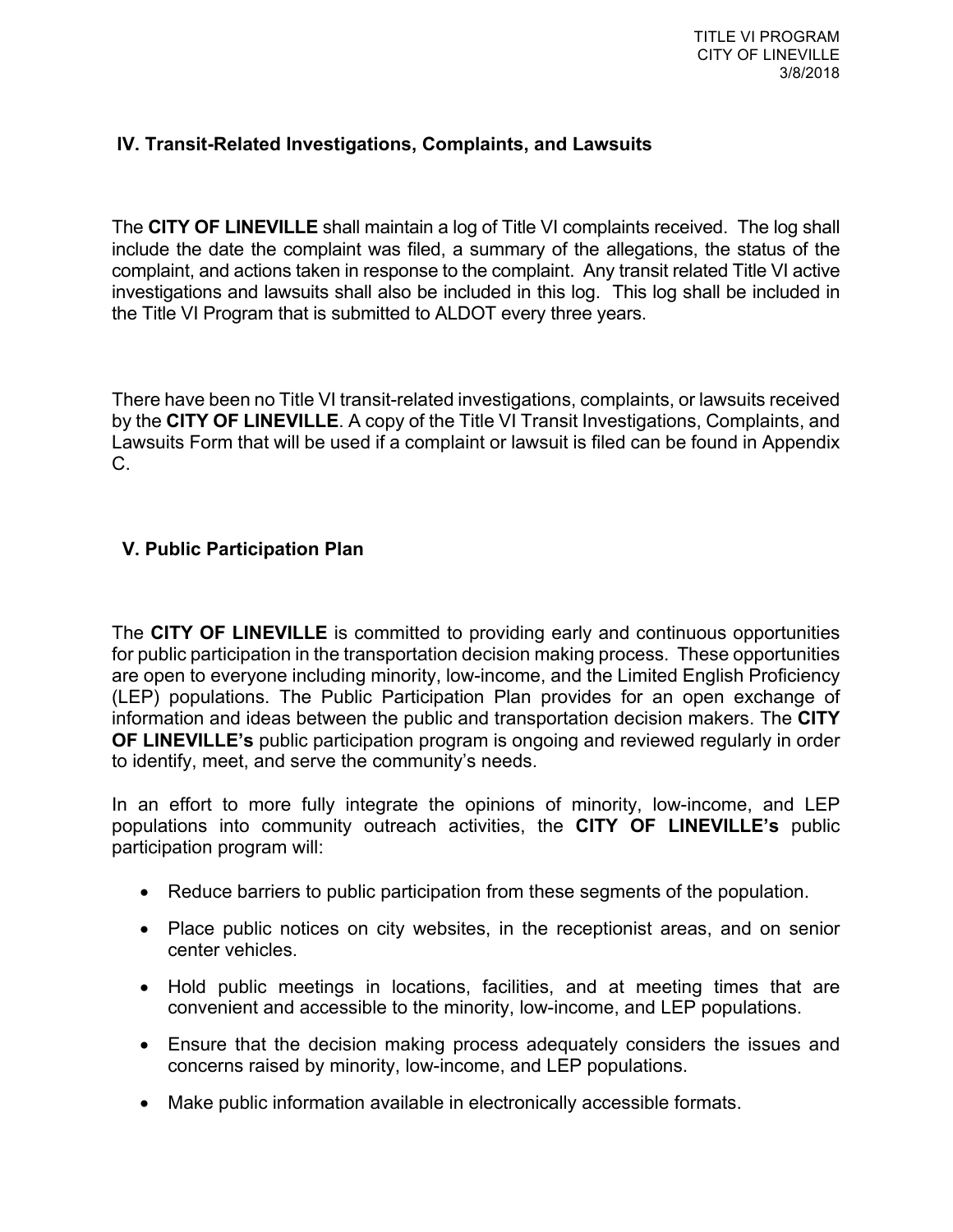• Develop signs, fliers, or other materials to mail or distribute to the general public and to post in libraries, community centers, etc.

To date, the **CITY OF LINEVILLE** has participated in the following public outreach and involvement activities:

- **CITY OF LINEVILLE** posts public information on the City's website.
- Buses are labeled with the City of Lineville name.
- Public Meetings have been held at convenient times and accessible locations for the LEP populations. All meetings are open to the public in the city.
- Public notices have been posted on the city website, in the receptionist area, and on the bus.

#### **VI. Limited English Proficient Plan**

The Four Factor Analysis is used to identify Limited English Proficient (LEP) persons who need language assistance, outline how language assistance is provided, and describe how the **CITY OF LINEVILLE** considers the needs of LEP persons. This assessment balances the following four factors:

- A. The number or proportion of LEP persons eligible to be served or likely to be encountered by the **CITY OF LINEVILLE's** program.In addition to the number or proportion of LEP persons served, the analysis identified:
	- 1. How LEP persons interact with the **CITY OF LINEVILLE**;
	- 2. Where LEP communities are located and the number or proportion of LEP persons from each language group to determine the appropriate language services for each language group;
	- 3. The literacy skills of LEP populations in their native languages in order to determine whether document translation will be an effective practice; and
	- 4. Whether or not LEP persons are underserved by the **CITY OF LINEVILLE** due to language barriers.
- B. The frequency with which LEP persons come into contact with the program. The following areas were evaluated:
	- 1. Bus Users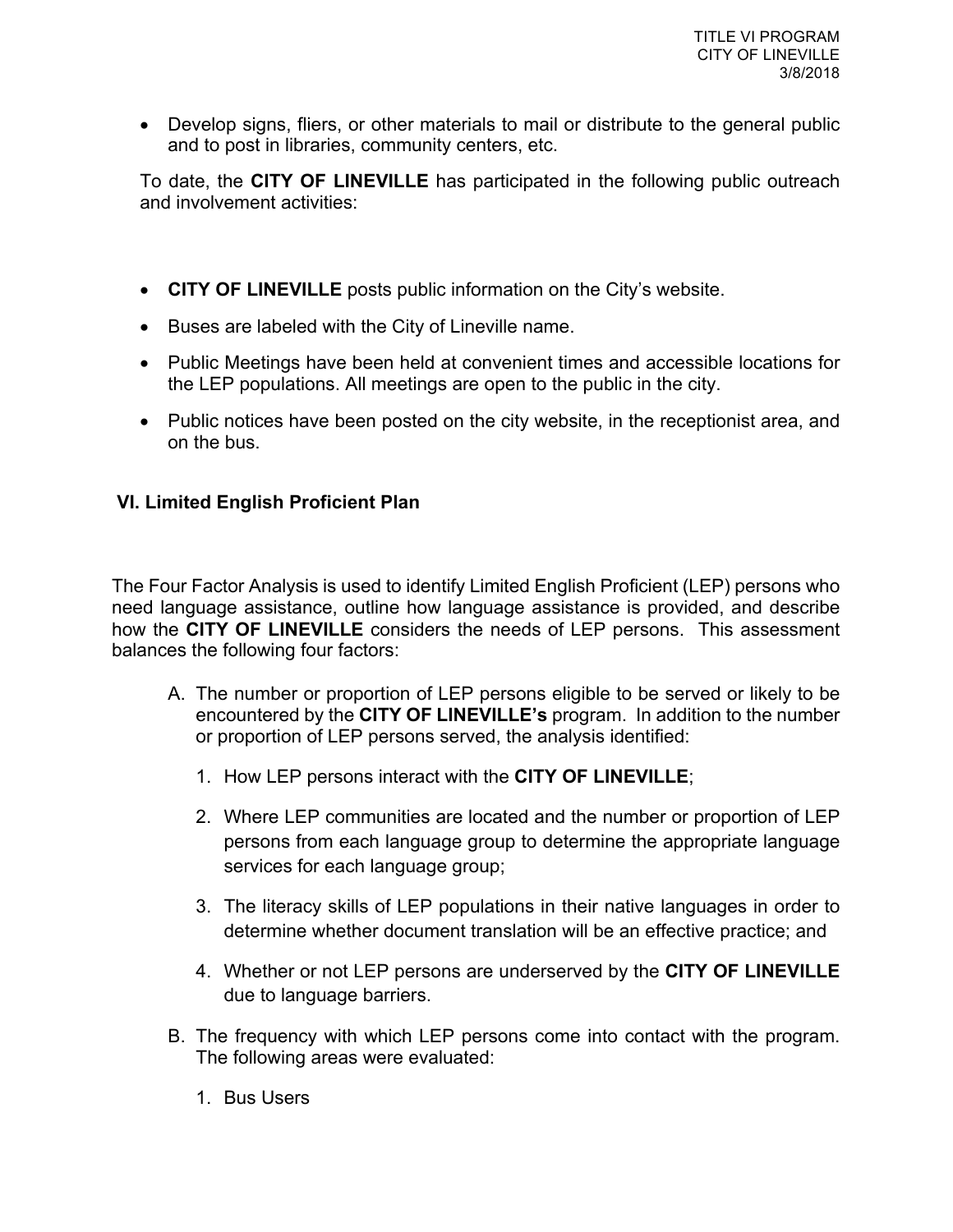- 2. Public meeting participation;
- 3. Customer service interactions;
- 4. Bus drivers.
- 5. Staff survey.
- C. The nature and importance of the **CITY OF LINEVILLE's** program to people's lives.
- D. The resources available for LEP outreach and the costs associated with that outreach.

The **CITY OF LINEVILLE** has developed a Limited English Proficiency Plan which is located in Appendix D. It includes:

- Results of the Four Factor Analysis, including a description of the LEP population(s) served;
- A description of how language assistance services will be provided;
- The methods used by the **CITY OF LINEVILLE** to provide language assistance services;
- A description of how employees are trained to provide timely and reasonable language assistance to LEP populations;
- A description of how notice is provided to LEP persons about the availability of language assistance; and
- An explanation of how the plan is monitored, evaluated, and updated.

#### Safe Harbor Provision

The City of Lineville does not have any language groups that exceed the Safe Harbor Threshold of 1000 persons or 5% whichever is less of the total population.

#### **VII. Minority Representation on Planning and Advisory Bodies**

The **CITY OF LINEVILLE** will not deny a person the opportunity to participate as a member of a planning, advisory, or similar body which is an integral part of the program on the grounds of race, color, or national origin.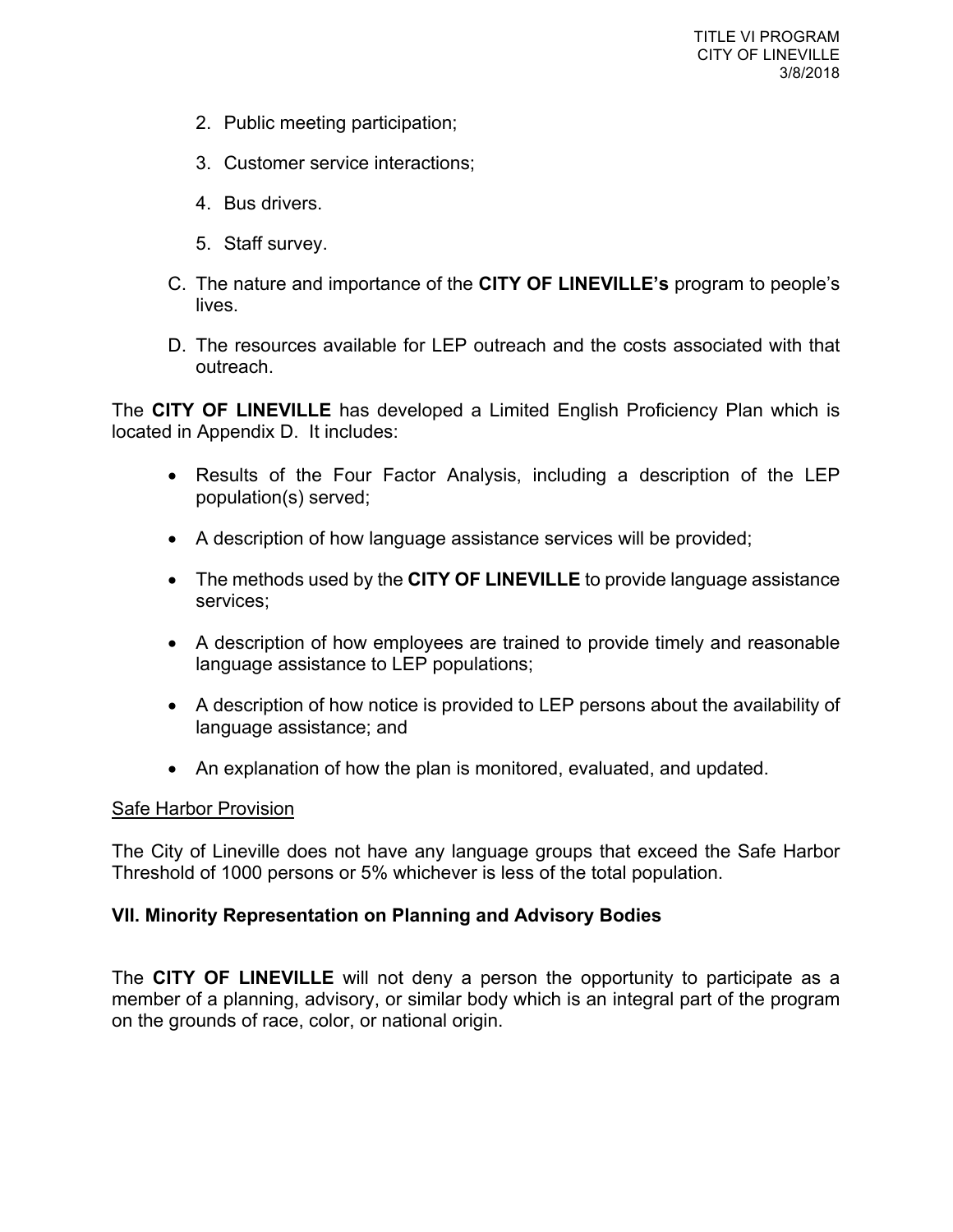The **CITY OF LINEVILLE** does not have transit-related non-elected planning boards, advisory councils or committees, or similar committees that are selected by the **CITY OF LINEVILLE**. If the **CITY OF LINEVILLE** establishes such boards or committees, a table will be used to depict the racial breakdown of the membership of those committees and will be included in future Title VI programs (see Appendix E for a sample table). In addition, a description of efforts made to encourage the participation of minorities on such committees will be included.

#### **VIII. Guidance on Determining Site or Location of Facilities**

The **CITY OF LINEVILLE** has no construction projects scheduled. In the event that the **CITY OF LINEVILLE** decides to acquire land and/or construct facilities, the **CITY OF LINEVILLE** shall not make selections with the purpose or effect of excluding persons from, denying them the benefits of, or subjecting them to discrimination under any transit federally funded program based on the grounds of race, color, or national origin. The **CITY OF LINEVILLE** shall comply with all federal requirements including 49 CFR Part 21 and FTA Circular 4702.1B and all subsequent provisions.

The **CITY OF LINEVILLE** will complete a Title VI equity analysis during the planning state of any new facility with regard to where it is to be located or sited to ensure the location is selected without regard to race, color, or national origin. Wherever necessary, needed, and/or required, the **CITY OF LINEVILLE** will engage in outreach to persons potentially impacted by the placement of facilities. The Title VI equity analysis will compare the equity impacts of various alternatives and will occur before the selection of preferred sites. A copy of the Title VI Construction Project Analysis can be found in Appendix F.

#### **IX. Additional Title VI Information**

Additional Title VI information is included in Appendix G.

#### **X. Board Meeting Resolution of Approved Title VI Program**

The **CITY OF LINEVILLE** Mayor and City Council approved the Title VI program on 12/15/2014. A copy of the **Authorizing Resolution** is included as Appendix H.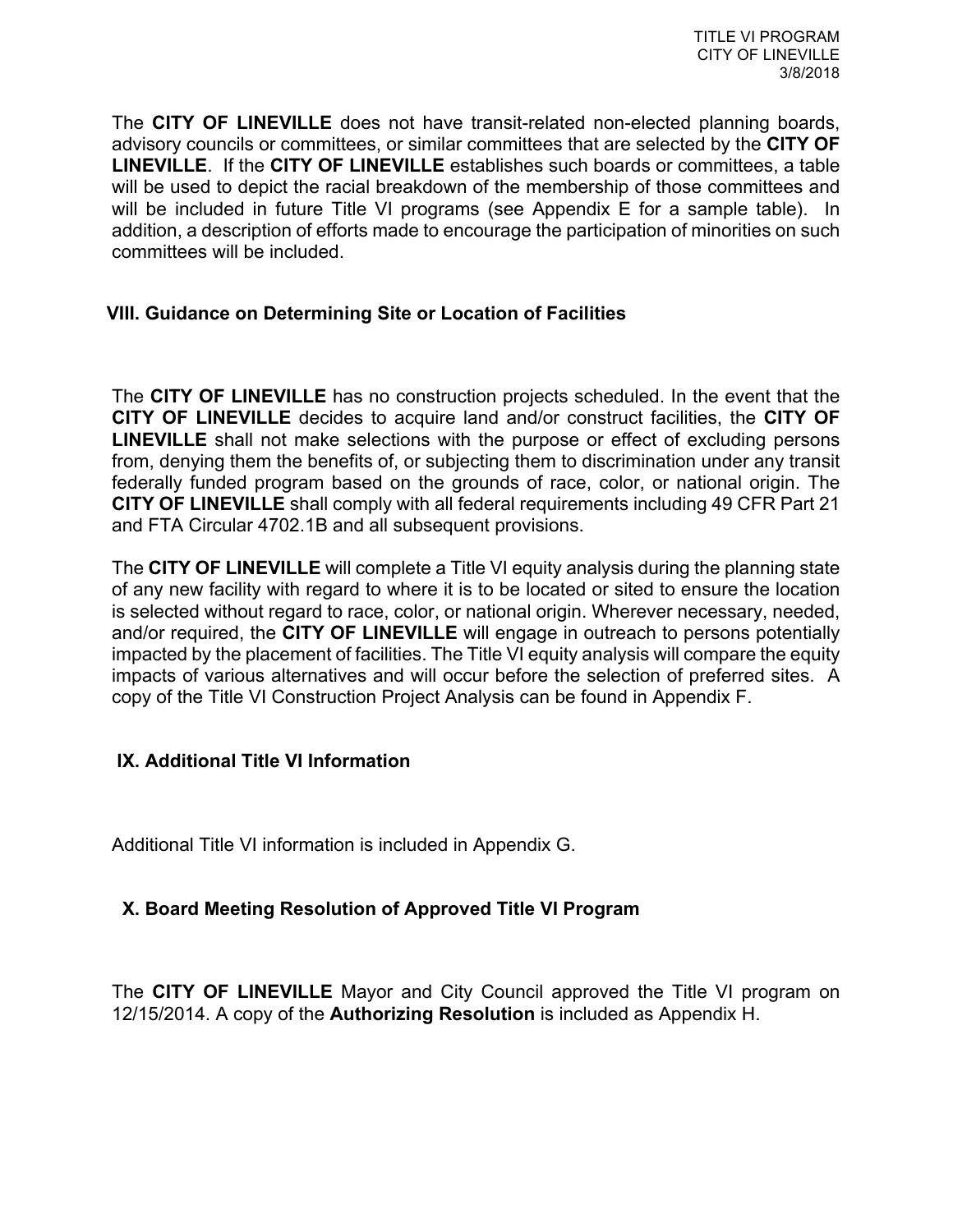TITLE VI PROGRAM CITY OF LINEVILLE 3/8/2018

### **Appendix A**

Title VI Notice to the Public

# TITLE VI NOTICE OF PROTECTION AGAINST DISCRIMINATION

**CITY OF LINEVILLE operates its programs without regard to race, color, and national origin in accordance with Title VI of the Civil Rights Act. Any person who believes she or he has been aggrieved by any unlawful discriminatory practice under Title VI may file a complaint with the CITY OF LINEVILLE.**

**For more information on the civil rights program and the procedures to file a complaint, contact: CITY OF LINEVILLE P.O. BOX 247 LINEVILLE, AL 36266 256-396-2581 www.cityoflinevilleal.com**

**A complaint may be filed directly with the Federal Transit Administration by contacting: Office of Civil Rights Attention: Title VI Program Coordinator East Building, 5th Floor-TCR 1200 New Jersey Ave., SE Washington DC 20590**

**If information is needed in another language, then contact 256-396-2581.**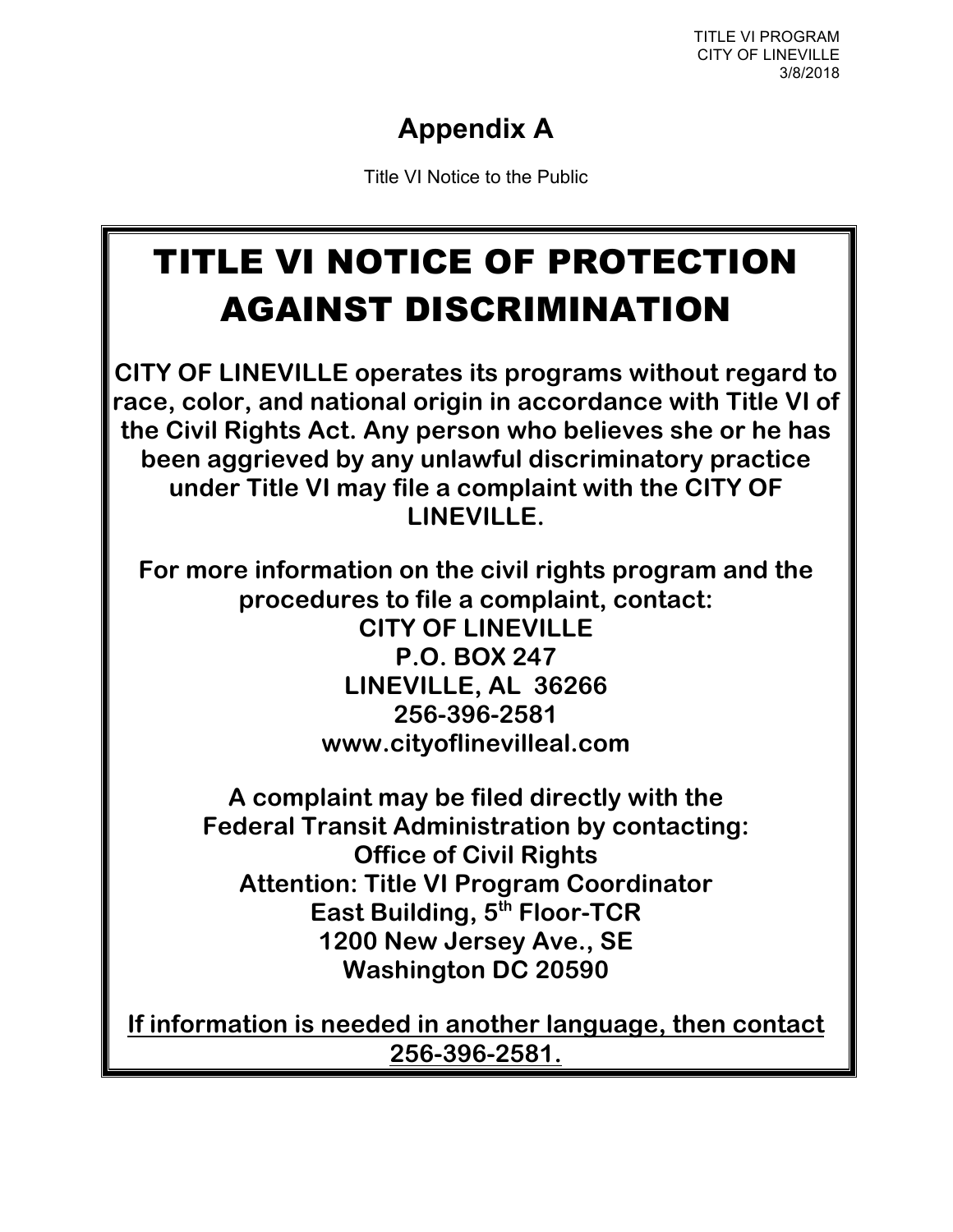## **Appendix B**

Title VI Complaint Form

| <b>Section I</b>                                                                                                                                                                                                                                                                                                                                                              |                                                                                                |                    |                   |    |
|-------------------------------------------------------------------------------------------------------------------------------------------------------------------------------------------------------------------------------------------------------------------------------------------------------------------------------------------------------------------------------|------------------------------------------------------------------------------------------------|--------------------|-------------------|----|
| Name:                                                                                                                                                                                                                                                                                                                                                                         |                                                                                                |                    |                   |    |
| Address:                                                                                                                                                                                                                                                                                                                                                                      |                                                                                                |                    |                   |    |
| Telephone (Home):                                                                                                                                                                                                                                                                                                                                                             |                                                                                                |                    | Telephone (Work): |    |
| <b>Electronic Mail Address:</b>                                                                                                                                                                                                                                                                                                                                               |                                                                                                |                    |                   |    |
| <b>Section II</b>                                                                                                                                                                                                                                                                                                                                                             |                                                                                                |                    |                   |    |
|                                                                                                                                                                                                                                                                                                                                                                               | Are you filing this complaint on your own behalf? Circle                                       |                    | Yes               | No |
|                                                                                                                                                                                                                                                                                                                                                                               | If you answered "yes" to this question, go to Section III.                                     |                    |                   |    |
|                                                                                                                                                                                                                                                                                                                                                                               | If not, please supply the name and relationship of the<br>person for whom you are complaining: |                    |                   |    |
|                                                                                                                                                                                                                                                                                                                                                                               | Please explain why you have filed for a third party:                                           |                    |                   |    |
|                                                                                                                                                                                                                                                                                                                                                                               |                                                                                                |                    |                   |    |
| Please confirm that you have obtained the permission of<br>Yes<br><b>No</b><br>the aggrieved party if you are filing on behalf of a third<br>party.                                                                                                                                                                                                                           |                                                                                                |                    |                   |    |
| <b>Section III</b>                                                                                                                                                                                                                                                                                                                                                            |                                                                                                |                    |                   |    |
| I believe the discrimination I experienced was based on (check all that apply):                                                                                                                                                                                                                                                                                               |                                                                                                |                    |                   |    |
| [] Race                                                                                                                                                                                                                                                                                                                                                                       | [ ] Color                                                                                      | [] National Origin |                   |    |
| Date of Alleged Discrimination (Month, Day, Year):                                                                                                                                                                                                                                                                                                                            |                                                                                                |                    |                   |    |
| Explain as clearly as possible what happened and why you believe you were discriminated<br>against. Describe all persons who were involved. Include the name and contact<br>information of the person(s) who discriminated against you (if known) as well as names<br>and contact information of any witnesses. If more space is needed, please use the back of<br>this form. |                                                                                                |                    |                   |    |
|                                                                                                                                                                                                                                                                                                                                                                               |                                                                                                |                    |                   |    |
|                                                                                                                                                                                                                                                                                                                                                                               |                                                                                                |                    |                   |    |
|                                                                                                                                                                                                                                                                                                                                                                               |                                                                                                |                    |                   |    |
|                                                                                                                                                                                                                                                                                                                                                                               |                                                                                                |                    |                   |    |
|                                                                                                                                                                                                                                                                                                                                                                               |                                                                                                |                    |                   |    |
|                                                                                                                                                                                                                                                                                                                                                                               |                                                                                                |                    |                   |    |
|                                                                                                                                                                                                                                                                                                                                                                               |                                                                                                |                    |                   |    |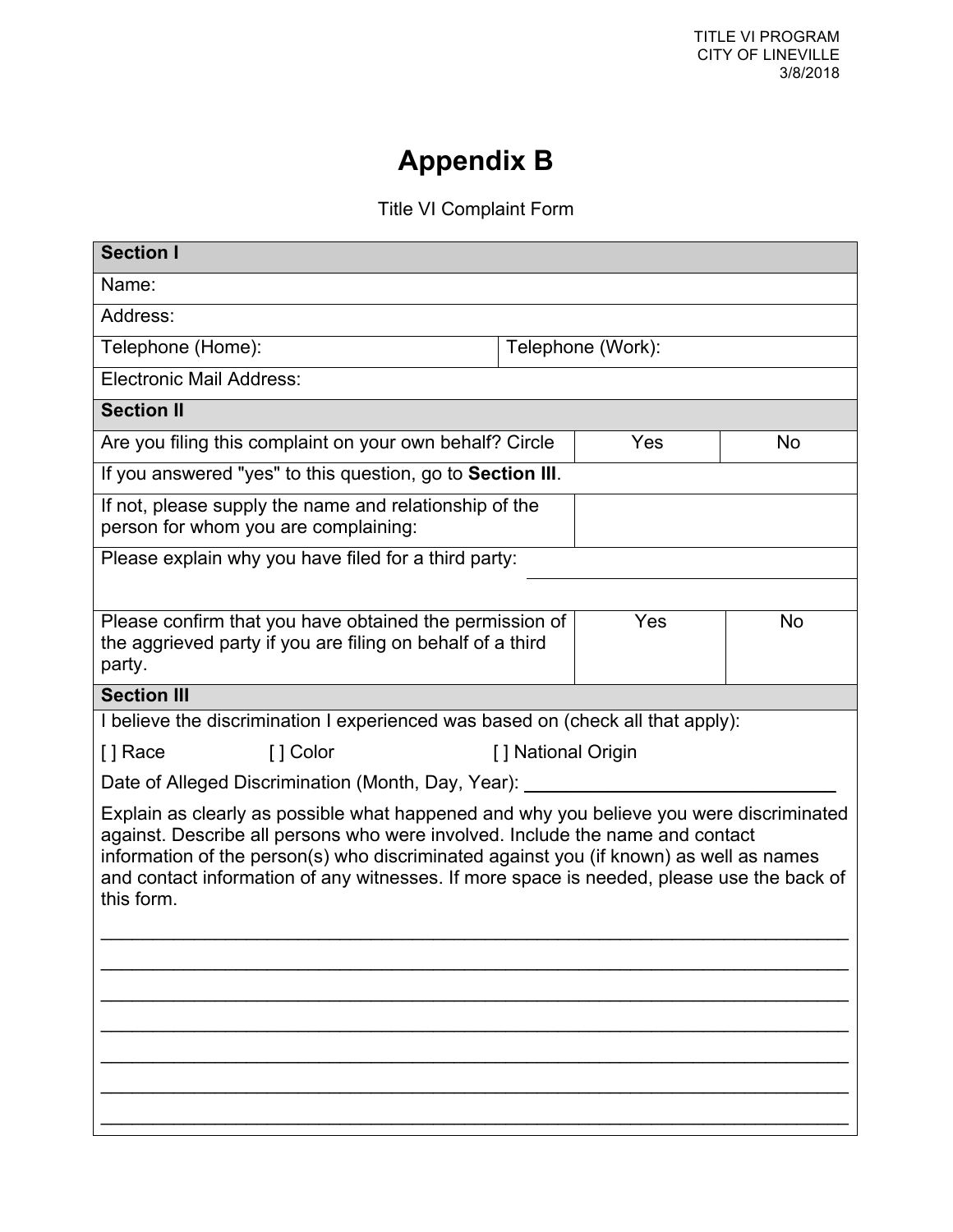| <b>Section IV</b>                                                                                                    |                      |           |  |  |
|----------------------------------------------------------------------------------------------------------------------|----------------------|-----------|--|--|
| Have you previously filed a Title VI complaint with this<br>agency? Circle                                           | Yes                  | <b>No</b> |  |  |
| <b>Section V</b>                                                                                                     |                      |           |  |  |
| Have you filed this complaint with any other Federal, State, or local agency, or with any<br>Federal or State court? |                      |           |  |  |
| $\lceil \cdot \rceil$ Yes<br>$\lceil$   No                                                                           |                      |           |  |  |
| If yes, check all that apply:                                                                                        |                      |           |  |  |
| [] Federal Agency: _____________________                                                                             |                      |           |  |  |
| [] Federal Court ______________________                                                                              | [] State Agency [19] |           |  |  |
|                                                                                                                      |                      |           |  |  |
| Please provide information about a contact person at the agency/court where the complaint was filed.                 |                      |           |  |  |
| Name:                                                                                                                |                      |           |  |  |
| Title:                                                                                                               |                      |           |  |  |
| Agency:                                                                                                              |                      |           |  |  |
| Address:                                                                                                             |                      |           |  |  |
| Telephone:                                                                                                           |                      |           |  |  |
| <b>Section VI</b>                                                                                                    |                      |           |  |  |
| Name of agency complaint is against:                                                                                 |                      |           |  |  |
| Contact person:                                                                                                      |                      |           |  |  |
| Title:                                                                                                               |                      |           |  |  |
| Telephone number:                                                                                                    |                      |           |  |  |
| Attach any written materials or other information that you think is relevant to your complaint.                      |                      |           |  |  |

 $\overline{\phantom{a}}$  , and the contribution of the contribution of the contribution of the contribution of the contribution of the contribution of the contribution of the contribution of the contribution of the contribution of the

Signature and date required below

Signature Date

Please submit this form in person at the address below, or mail this form to:

**Cynthia Harris CITY OF LINEVILLE P.O. Box 247 Lineville, AL 36266**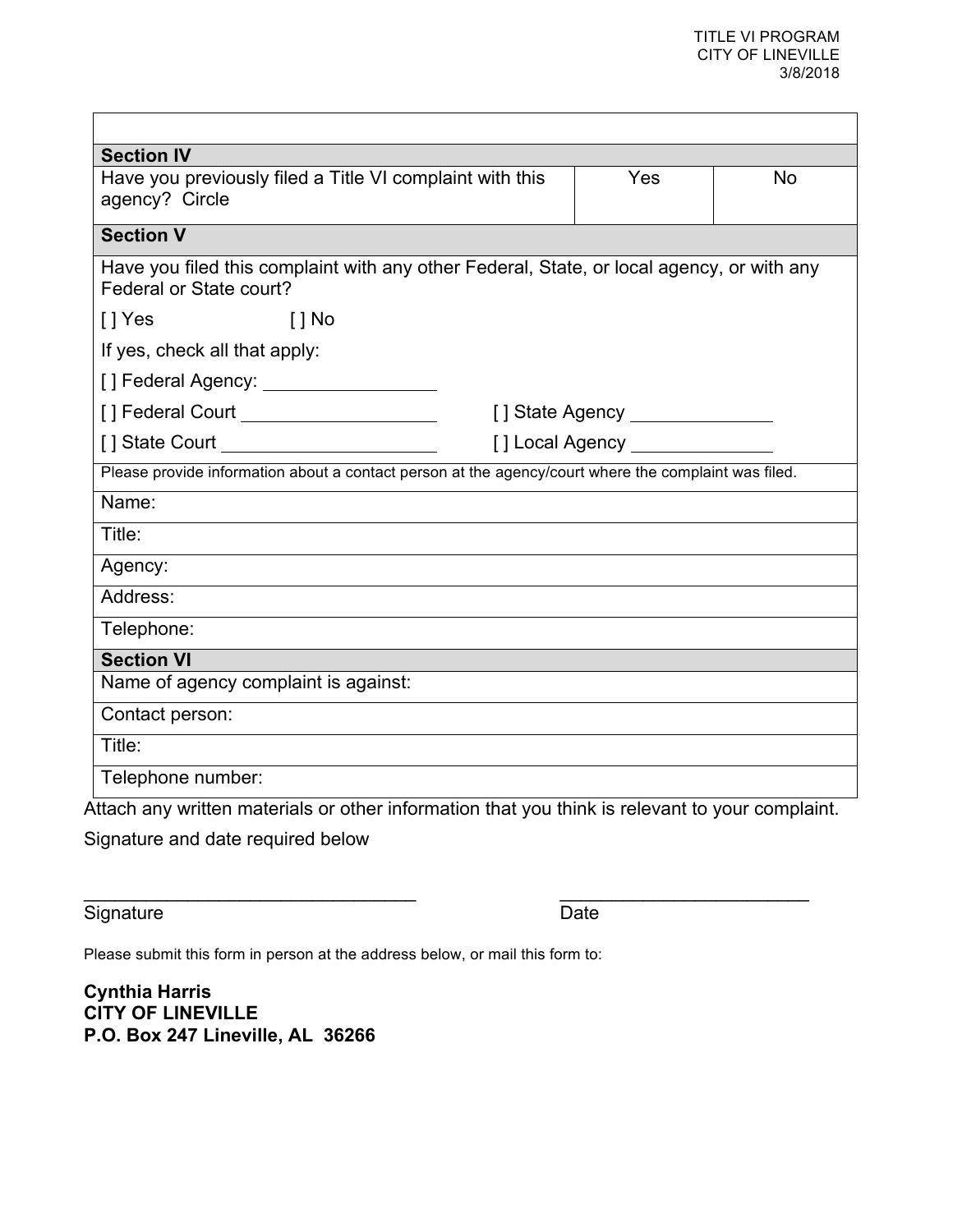## **Appendix C**

List of Transit-Related Investigations, Complaints, and Lawsuits

|                       | <b>Date</b><br>(Month, Day,<br>Year) | <b>Summary</b><br>(include basis<br>of complaint:<br>race, color, or<br>national origin) | <b>Status</b><br><b>Pending or</b><br><b>Closed</b> | <b>Action(s) Taken</b> |
|-----------------------|--------------------------------------|------------------------------------------------------------------------------------------|-----------------------------------------------------|------------------------|
| <b>Investigations</b> |                                      |                                                                                          |                                                     |                        |
| 1.                    |                                      |                                                                                          |                                                     |                        |
| 2.                    |                                      |                                                                                          |                                                     |                        |
| <b>Complaints</b>     |                                      |                                                                                          |                                                     |                        |
| 1.                    |                                      |                                                                                          |                                                     |                        |
| 2.                    |                                      |                                                                                          |                                                     |                        |
| <b>Lawsuits</b>       |                                      |                                                                                          |                                                     |                        |
| 1.                    |                                      |                                                                                          |                                                     |                        |
| 2.                    |                                      |                                                                                          |                                                     |                        |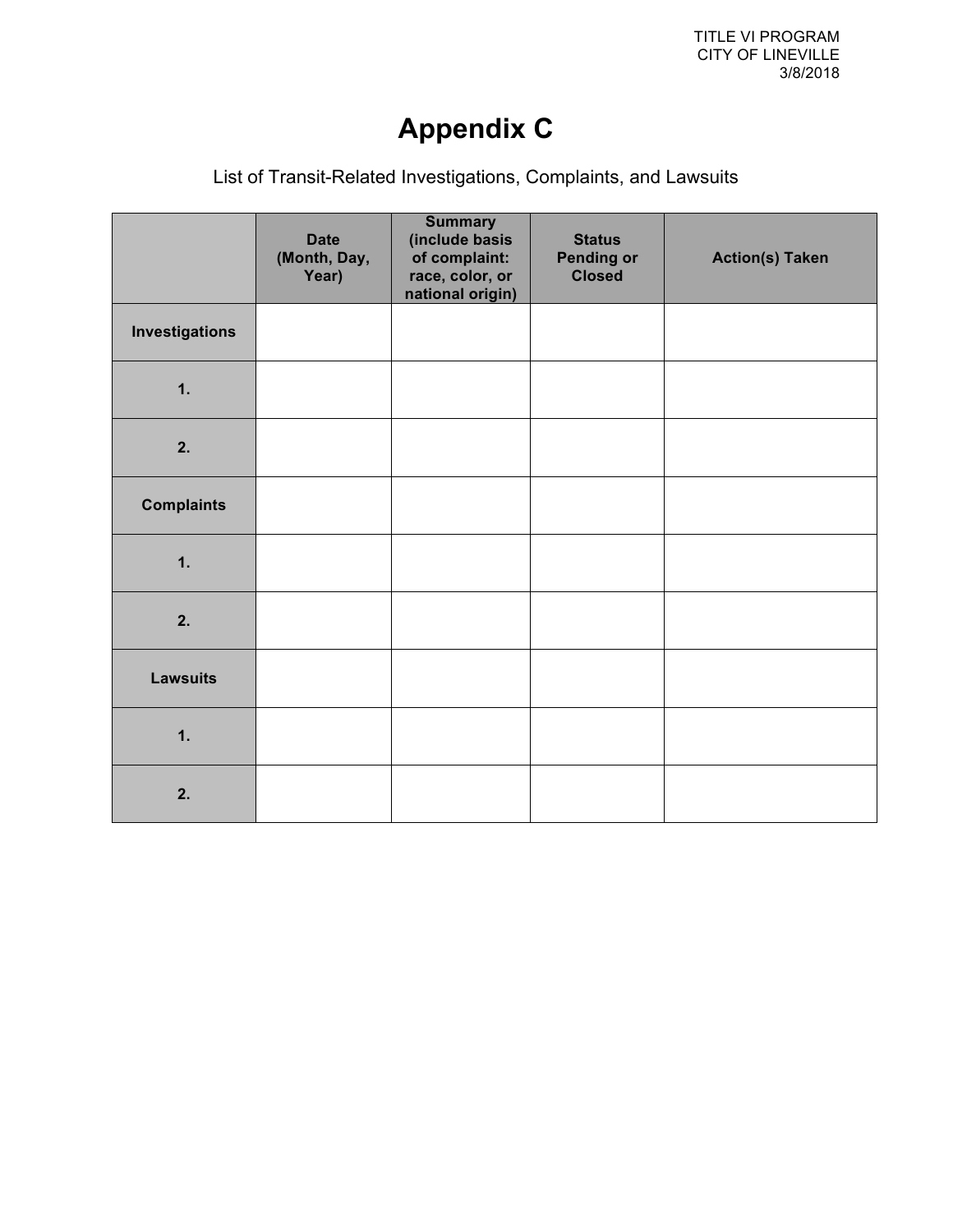TITLE VI PROGRAM CITY OF LINEVILLE 3/8/2018

### **Appendix D**

#### American FactFinder - Results

Page 1 of 2

S1601

**LANGUAGE SPOKEN AT HOME** 2008-2012 American Community Survey 5-Year Estimates

Although the American Community Survey (ACS) produces population, demographic and housing unit estimates, it is the Census Bureau's Population<br>Estimates Program that produces and disseminates the official estimates of the

Supporting documentation on code lists, subject definitions, data accuracy, and statistical testing can be found on the American Community Survey<br>website in the Data and Documentation section.

Sample size and data quality measures (including coverage rates, allocation rates, and response rates) can be found on the American Community Survey website in the Methodology section.

|                                                          | Lineville city, Alabama                                |                    |                 |                                     |                       |                                        |
|----------------------------------------------------------|--------------------------------------------------------|--------------------|-----------------|-------------------------------------|-----------------------|----------------------------------------|
|                                                          | Percent of specified language speakers<br><b>Total</b> |                    |                 |                                     |                       |                                        |
|                                                          |                                                        |                    |                 | <b>Speak English "very</b><br>well" |                       | Speak English less than "very<br>well" |
| <b>Subject</b>                                           | <b>Estimate</b>                                        | Margin of<br>Error | <b>Estimate</b> | Margin of<br>Error                  | <b>Estimate</b>       | Margin of Error                        |
| Population 5 years and over                              | 2.453                                                  | $+/-302$           | 97.5%           | $+4.1.7$                            | 2.5%                  | $+/-1.7$                               |
| Speak only English                                       | 95.4%                                                  | $+/-3.2$           | (X)             | (X)                                 | (X)                   | (X)                                    |
| Speak a language other than English                      | 4.6%                                                   | $+/-3.2$           | 45.5%           | $+/-20.6$                           | 54.5%                 | $+/-20.6$                              |
| Spanish or Spanish Creole                                | 4.6%                                                   | $+4.3.2$           | 45.5%           | $+/-20.6$                           | 54.5%                 | $+/-20.6$                              |
| Other Indo-European languages                            | 0.0%                                                   | $+/-1.3$           |                 | 88                                  | ٠                     | 77                                     |
| Asian and Pacific Island languages                       | 0.0%                                                   | $+/-1.3$           | ä,              | $\lambda$                           | ×                     | $\lambda$                              |
| Other languages                                          | 0.0%                                                   | $+/-1.3$           | ×               | $\pm \pm$                           | $\sim$                | $\pm\pm$                               |
| SPEAK A LANGUAGE OTHER THAN ENGLISH                      |                                                        |                    |                 |                                     |                       |                                        |
| Spanish or Spanish Creole                                | 112                                                    | $+/-79$            | 45.5%           | $+/-20.6$                           | 54.5%                 | $+/-20.6$                              |
| 5-17 years                                               | 27                                                     | $+/-34$            | 81.5%           | $+/-18.8$                           | 18.5%                 | $+/-18.8$                              |
| 18-64 years                                              | 85                                                     | $+/-70$            | 34.1%           | $+/-25.9$                           | 65.9%                 | $+/-25.9$                              |
| 65 years and over                                        | $\mathbf{0}$                                           | $+/-12$            |                 | $\pm \pi$                           | $\overline{a}$        | $\pm \pi$                              |
| Other Indo-European languages                            | $\mathbf{0}$                                           | $+/-12$            | à,              | $\bullet$                           | ٠                     | $\boldsymbol{\pi}$                     |
| 5-17 years                                               | 0                                                      | $+/-12$            | ٠               | **                                  | $\frac{1}{2}$         | $\pi\pi$                               |
| 18-64 years                                              | 0                                                      | $+/-12$            | ×,              | $\bullet$                           | $\bar{a}$             | $n +$                                  |
| 65 years and over                                        | $\mathbf{0}$                                           | $+/-12$            | à.              | $\pm$                               | ٠                     | $\pm \pm$                              |
| Asian and Pacific Island languages                       | $\mathbf{0}$                                           | $+/-12$            | ×               | $\pm\pi$                            | $\sim$                | $\overline{11}$                        |
| 5-17 years                                               | 0                                                      | $+/-12$            | ä               | $\pm \pm$                           | ٠                     | $\pm \pm$                              |
| 18-64 years                                              | $\mathbf{0}$                                           | $+/-12$            | ×               | $\pm \pi$                           | $\tilde{\phantom{a}}$ | x x                                    |
| 65 years and over                                        | $\mathbf{0}$                                           | $+/-12$            | ¥               | 75                                  | ×.                    | 7.7                                    |
| Other languages                                          | $\mathbf{0}$                                           | $+/-12$            | $\overline{a}$  | 2.5                                 | $\sim$                | 22                                     |
| 5-17 years                                               | $\mathbf{0}$                                           | $+/-12$            | ×,              | $\dot{z}$                           | ×                     | $\overline{\phantom{a}}$               |
| 18-64 years                                              | 0                                                      | $+4.12$            | ÷,              | $+ +$                               | ÷                     | $**$                                   |
| 65 years and over                                        | $\Omega$                                               | $+/-12$            | ×,              | $\overline{11}$                     | $\bar{a}$             | $\overline{\phantom{a}}$               |
| CITIZENS 18 YEARS AND OVER                               |                                                        |                    |                 |                                     |                       |                                        |
| All citizens 18 years and over                           | 1.860                                                  | $+/-214$           | 99.6%           | $+/-0.7$                            | 0.4%                  | $+/-0.7$                               |
| Speak only English                                       | 98.9%                                                  | $+/-1.2$           | (X)             | (X)                                 | (X)                   | (X)                                    |
| Speak a language other than English                      | 1.1%                                                   | $+/-1.2$           | 60.0%           | $+/-57.3$                           | 40.0%                 | $+/-57.3$                              |
| Spanish or Spanish Creole                                | 1.1%                                                   | $+/-1.2$           | 60.0%           | $+/-57.3$                           | 40.0%                 | $+/-57.3$                              |
| Other languages                                          | 0.0%                                                   | $+/-1.7$           |                 | 25                                  | ×,                    | $\overline{11}$                        |
| PERCENT IMPUTED                                          |                                                        |                    |                 |                                     |                       |                                        |
| Language status                                          | 1.7%                                                   | (X)                | (X)             | (X)                                 | (X)                   | (X)                                    |
| Language status (speak a language other than<br>English) | 3.6%                                                   | (X)                | (X)             | (X)                                 | (X)                   | (X)                                    |
| Ability to speak English                                 | 3.6%                                                   | (X)                | (X)             | (X)                                 | $(\mathsf{X})$        | $\infty$                               |

Source: U.S. Census Bureau, 2008-2012 American Community Survey

Explanation of Symbols:<br>An "\*" entry in the margin of error column indicates that either no sample observations or too few sample observations were available to compute a<br>standard error and thus the margin of error. A sta distribution.

An " following a median estimate means the median falls in the lowest interval of an open-ended distribution.<br>An '+' following a median estimate means the median falls in the upper interval of an open-ended distribution.

http://factfinder2.census.gov/faces/tableservices/jsf/pages/productview.xhtml?src=CF

9/18/2014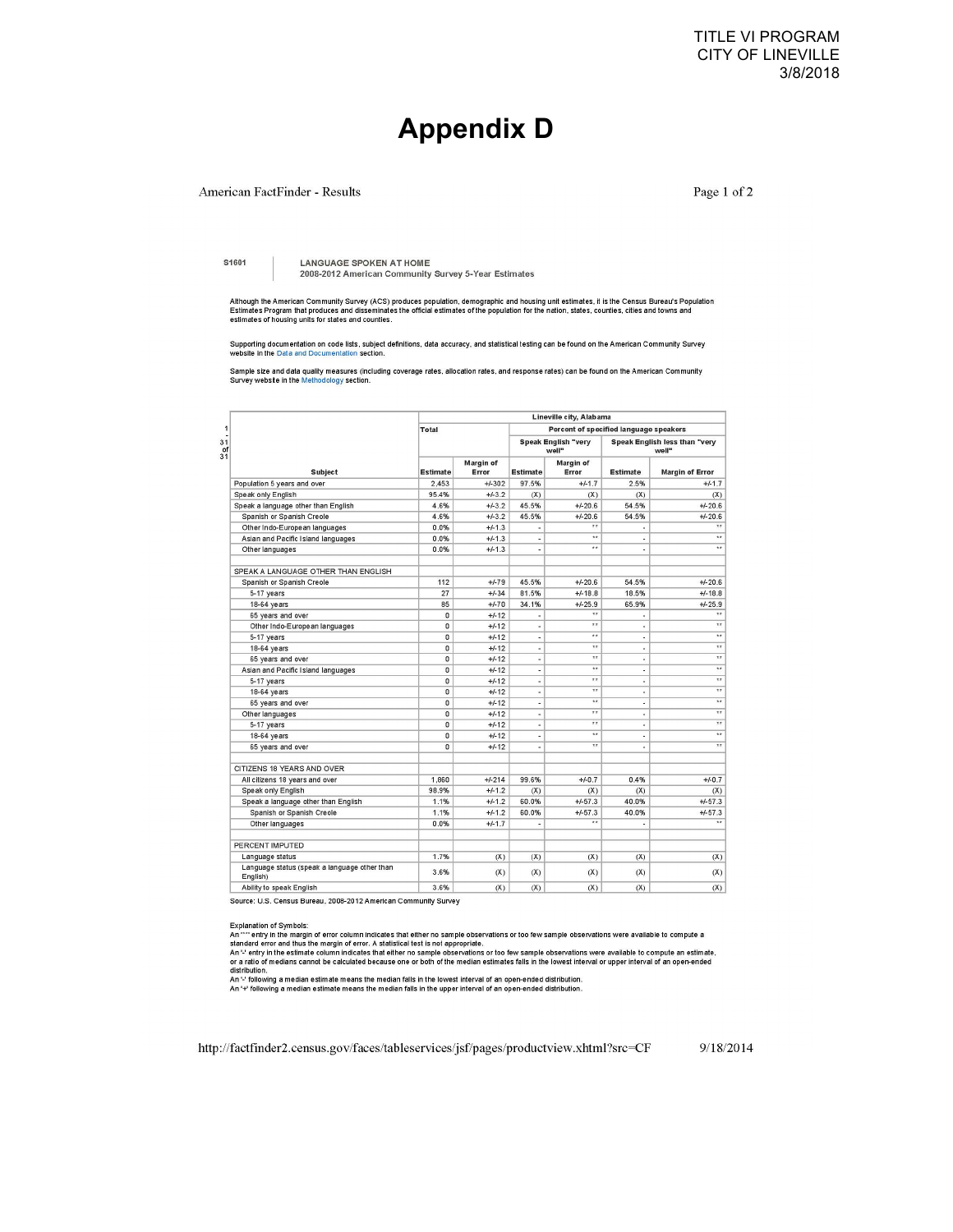#### American FactFinder - Results

Page 2 of 2

An "\*\*\*" entry in the margin of error column indicates that the median falls in the lowest interval or upper interval of an open-ended distribution. A statistical test is not appropriate.<br>An "\*\*\*\*" entry in the margin of e

An '(X)' means that the estimate is not applicable or not available.

Data are based on a sample and are subject to sampling variability. The degree of uncertainty for an estimate arising from sampling variability is<br>represented through the use of a margin of error. The value shown here is t

While the 2008-2012 American Community Survey (ACS) data generally reflect the December 2009 Office of Management and Budget (OMB)<br>definitions of metropolitan and micropolitan statistical areas; in certain instances the na

Estimates of urban and rural population, housing units, and characteristics reflect boundaries of urban areas defined based on Census 2000 data.<br>Boundaries for urban areas have not been updated since Census 2000. As a resu

Source: U.S. Census Bureau | American FactFinder

http://factfinder2.census.gov/faces/tableservices/jsf/pages/productview.xhtml?src=CF 9/18/2014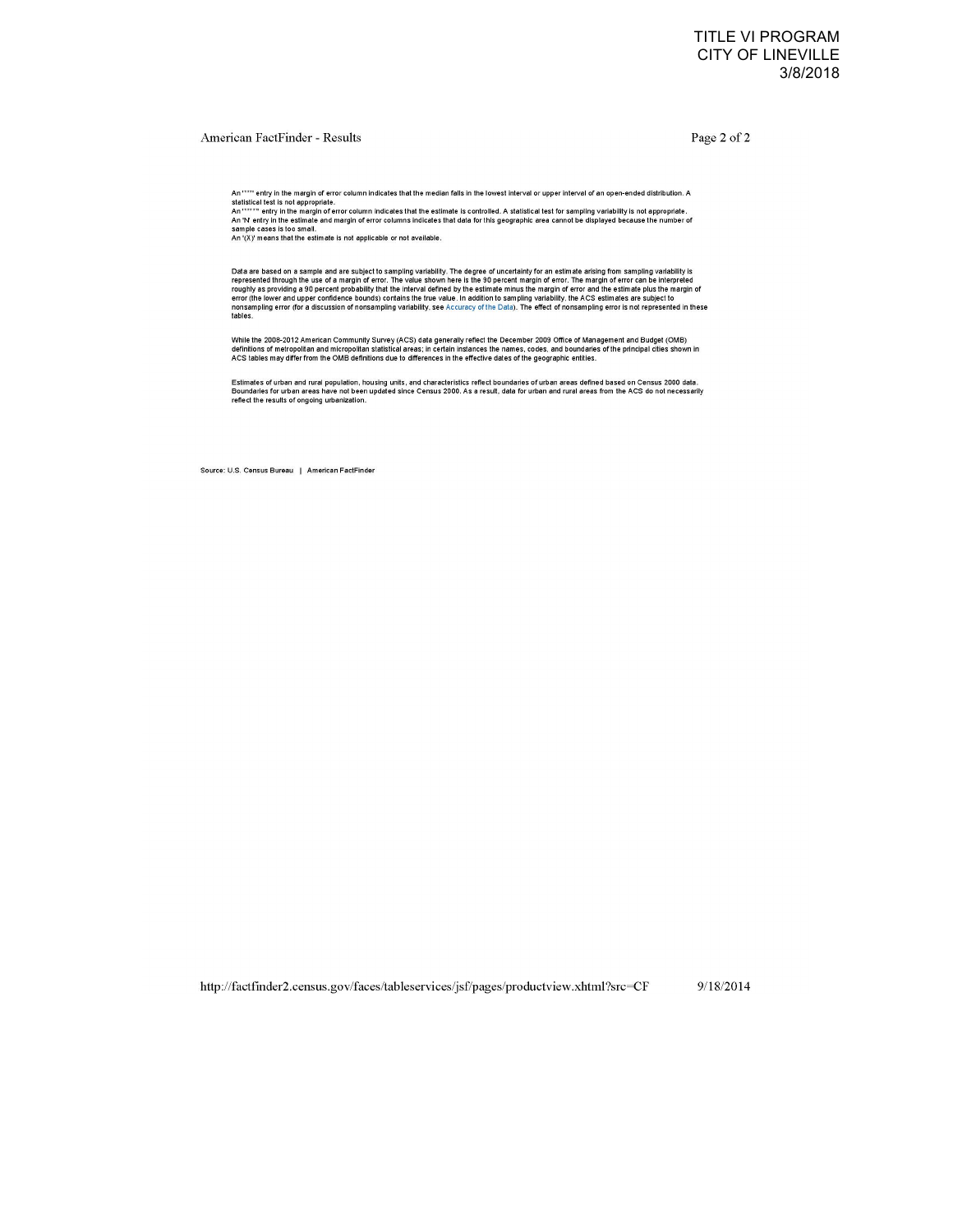#### **LIMITED ENGLISH PROFICIENCY (LEP) INTERACTIONS STAFF SURVEY**

Individuals with Limited English Proficiency do not speak English as their primary language, have a limited ability to read, speak, write, or understand English or are native English speakers with low levels of literacy.

1) In the past six months have you encountered a Limited English Proficiency (LEP) person in your work activities?

2) What language have you encountered in the past six months?

3) How many times have you encountered a LEP person speaking (language selected in Question 2) in the past six months?

4) What type of work activity were you involved in when you encountered this language?

Choose all that apply

- ◆ Outreach/Public Meeting
- $\leftarrow$  E-mail
- ◆ Phone Call
- $\bullet$  Other, please specify

5) Have you encountered additional languages in the past six months?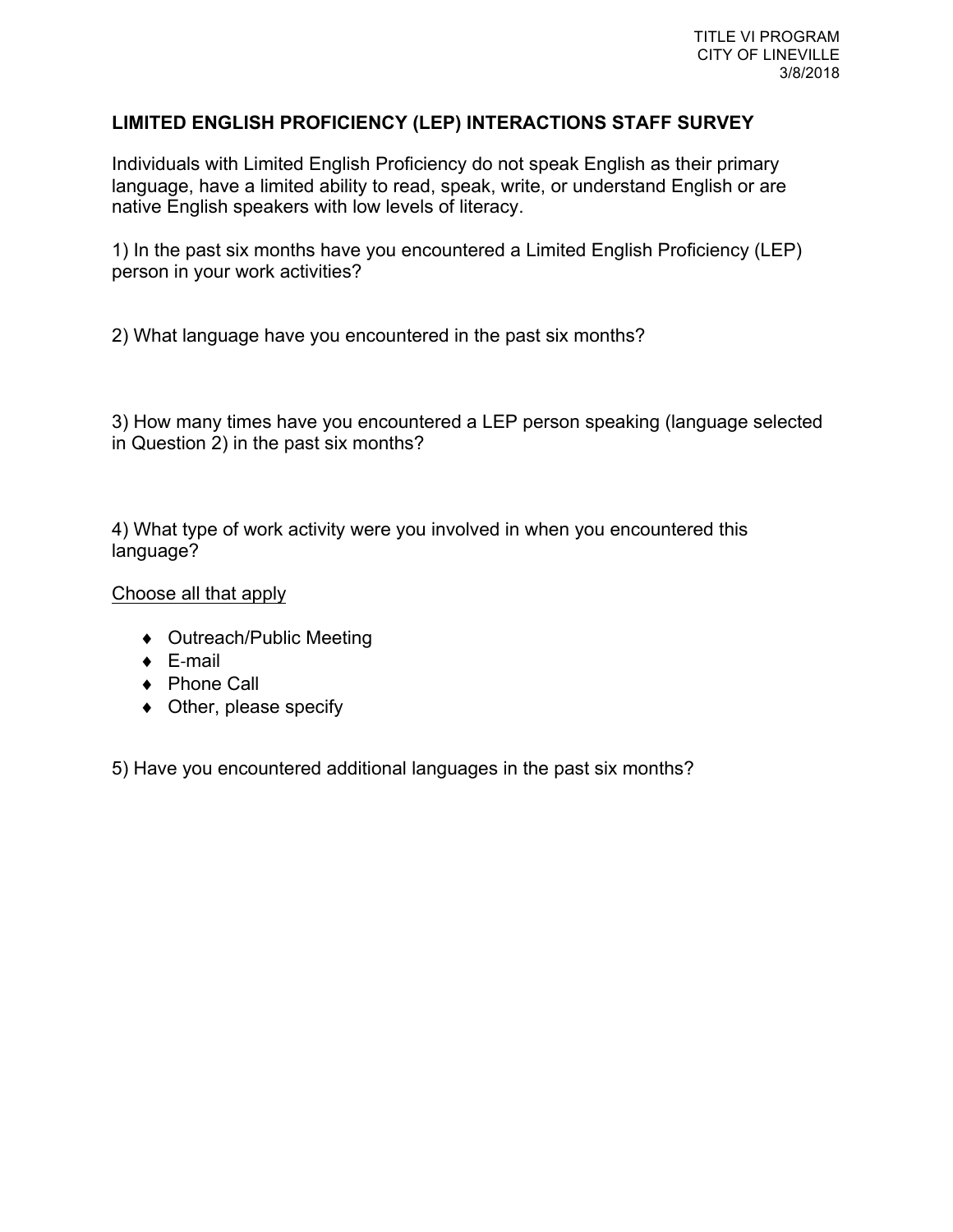TITLE VI PROGRAM CITY OF LINEVILLE 3/8/2018

# **LIMITED ENGLISH PROFICIENCY (LEP) PLAN**

**P.O. Box 247 Lineville, AL 36266 256-396-2581 www.cityoflinevilleal.com**

14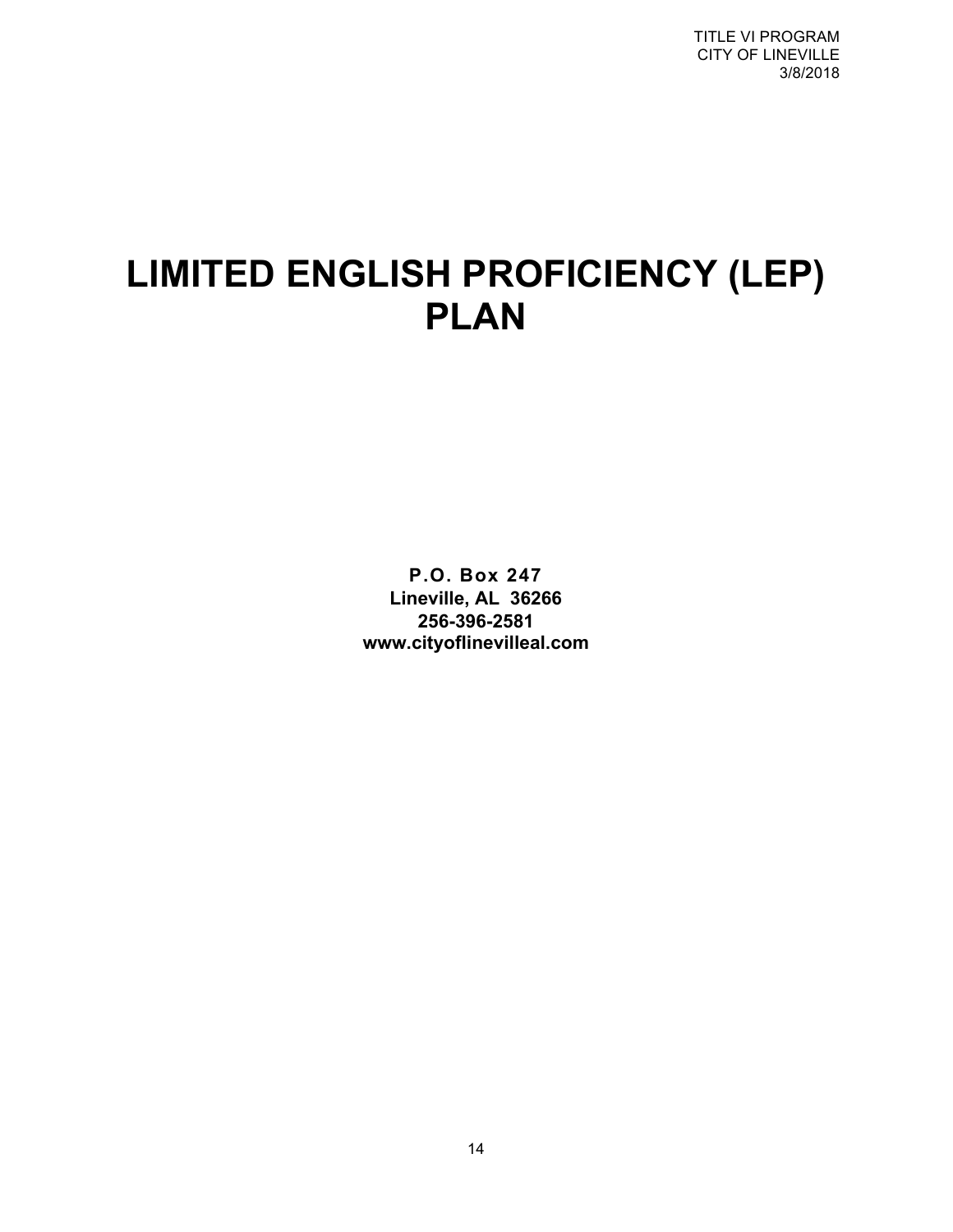#### **Introduction**

This Limited English Proficiency Plan (LEP) has been prepared to address the **CITY OF LINEVILLE's** responsibilities as a recipient of federal financial assistance as they relate to the needs of individuals with limited English skills. This plan has been prepared in accordance with Title VI of the Civil Rights Act of 1964, 42 U.S.C. § 2000d, et seq. and its implementing regulations, which state that no person shall be subjected to discrimination on the basis of race, color, or national origin.

#### **Plan Summary**

The **CITY OF LINEVILLE** has developed this LEP Plan to help identify reasonable steps for providing language assistance to persons with limited English proficiency who wish to access transit services provided by the **CITY OF LINEVILLE**. As defined in Executive Order 13166, LEP persons are those who do not speak English as their primary language and have limited ability to read, speak, write, or understand English.

This plan outlines how the **CITY OF LINEVILLE** identifies a person who may need language assistance, the ways in which assistance may be provided, staff training that may be required, and how LEP persons are notified that assistance is available.

In order to prepare this plan, the **CITY OF LINEVILLE** undertook the U.S. DOT Four Factor Analysis which considers the following factors:

- 1. The number or proportion of LEP persons in the service area who may be served or are likely to encounter a **CITY OF LINEVILLE** program, activity, or service.
- 2. The frequency with which LEP persons come into contact with the **CITY OF LINEVILLE's** programs, activities, or services.
- 3. The nature and importance of programs, activities, or services provided by the **CITY OF LINEVILLE** to the LEP population.
- 4. The resources available to the **CITY OF LINEVILLE** and the overall cost to provide LEP assistance.

#### **Four Factor Analysis**

1. *The number or proportion of LEP persons in the service area who may be served or are likely to encounter a CITY OF LINEVILLE program, activity, or service.*

The **CITY OF LINEVILLE** reviewed the 2008-2012 American Community Survey 5 year Estimates (U.S. Census) and determined that the total population for **CITY OF**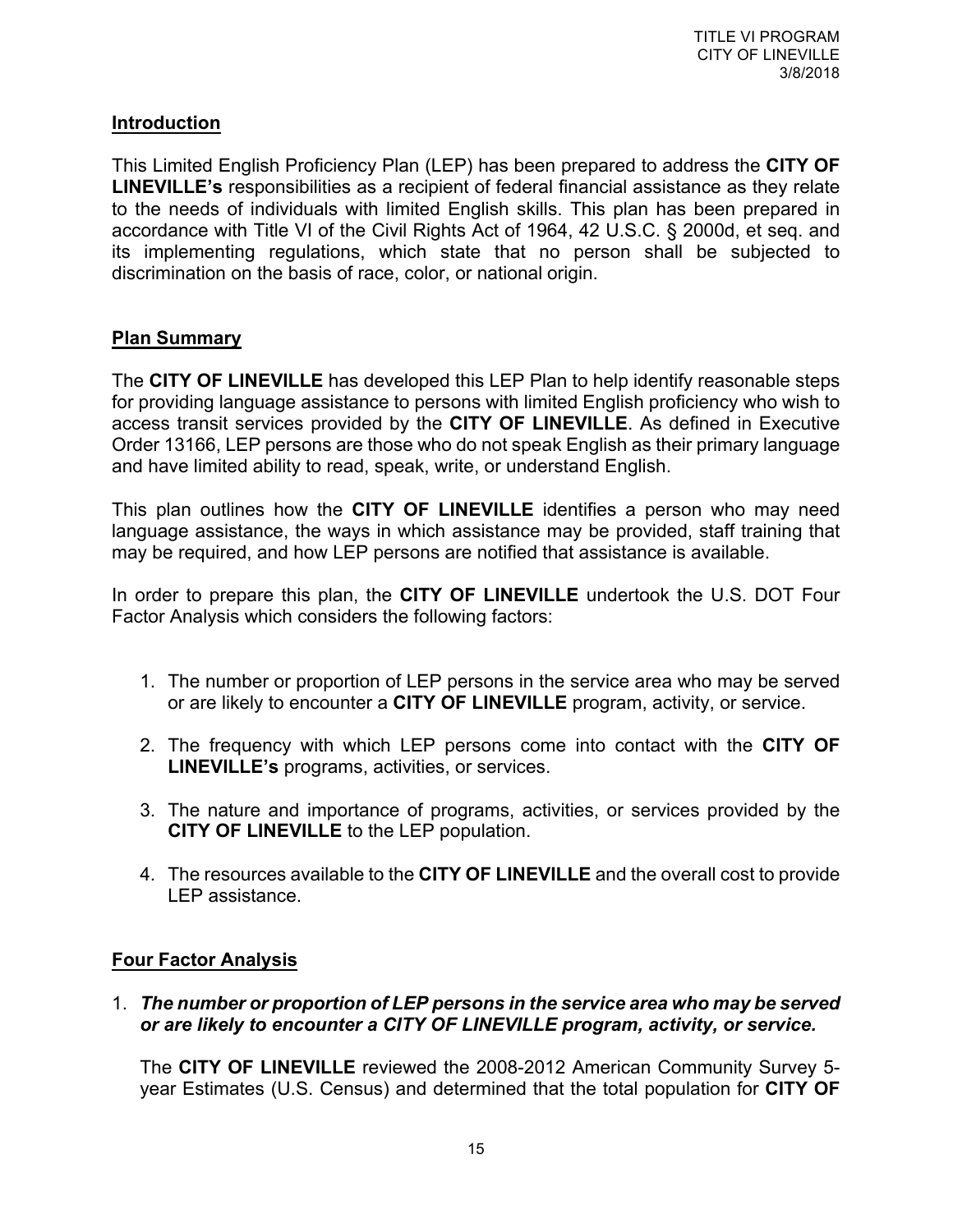**LINEVILLE** is **2453** and **112** persons (4.6%) speak a language other than English. Of those persons, **61** (**2.5**%) residents report speaking English less than very well. Those persons with limited English proficiency are in the following group: **112** speak Spanish or Spanish Creole and **0** speak other languages other than English. The most popular language spoken at home (other that English) is Spanish. The **CITY OF LINEVILLE** will likely encounter more Spanish speaking persons that benefit from the transit programs than any other LEP persons.

#### *2. The frequency with which LEP persons come into contact with the CITY OF LINEVILLE's programs, activities, or services.*

The **CITY OF LINEVILLE** assessed the frequency with which staff and drivers have contact with LEP persons, both presently and in the past. The following contact points and frequencies have been identified:

| <b>CONTACT POINTS</b>               | <b>FREQUENCY</b> |
|-------------------------------------|------------------|
| <b>Bus Drivers</b>                  | Moderate         |
| Staff                               | Moderate         |
| <b>Public Meeting Participation</b> | <b>Minimum</b>   |
| <b>Bus Users</b>                    | Minimum          |
| Receptionist                        | Moderate         |

#### *3. The nature and importance of programs, activities, or services provided by the CITY OF LINEVILLE to the LEP population.*

The City of Lineville provides a bus that delivers meals to the elderly citizens that participate in our Senior Center program. This bus is also available to take the elderly on errands they may have and to assist individuals with physical disabilities. The availability of this bus is very important to elderly individuals as well as individuals with physical disabilities and also individuals in the LEP population who have limited means of transportation services.

The largest geographic concentration of LEP individuals in the **CITY OF LINEVILLE's** service area are Spanish speaking residents. These residents are often dependent upon our specialized transportation services.

#### *4. The resources available to the CITY OF LINEVILLE and the overall cost to provide LEP assistance.*

The **CITY OF LINEVILLE** assessed its resources and determined that funds are available within the current budget for providing LEP assistance. The **CITY OF LINEVILLE** also determined which documents would be most beneficial if translated into other languages. An inventory of available organizations with which the **CITY OF LINEVILLE** could partner for outreach and translation efforts was also identified. In addition, bilingual staff, volunteer community agencies, and web based translation services were identified as ways to reduce the cost of translation services.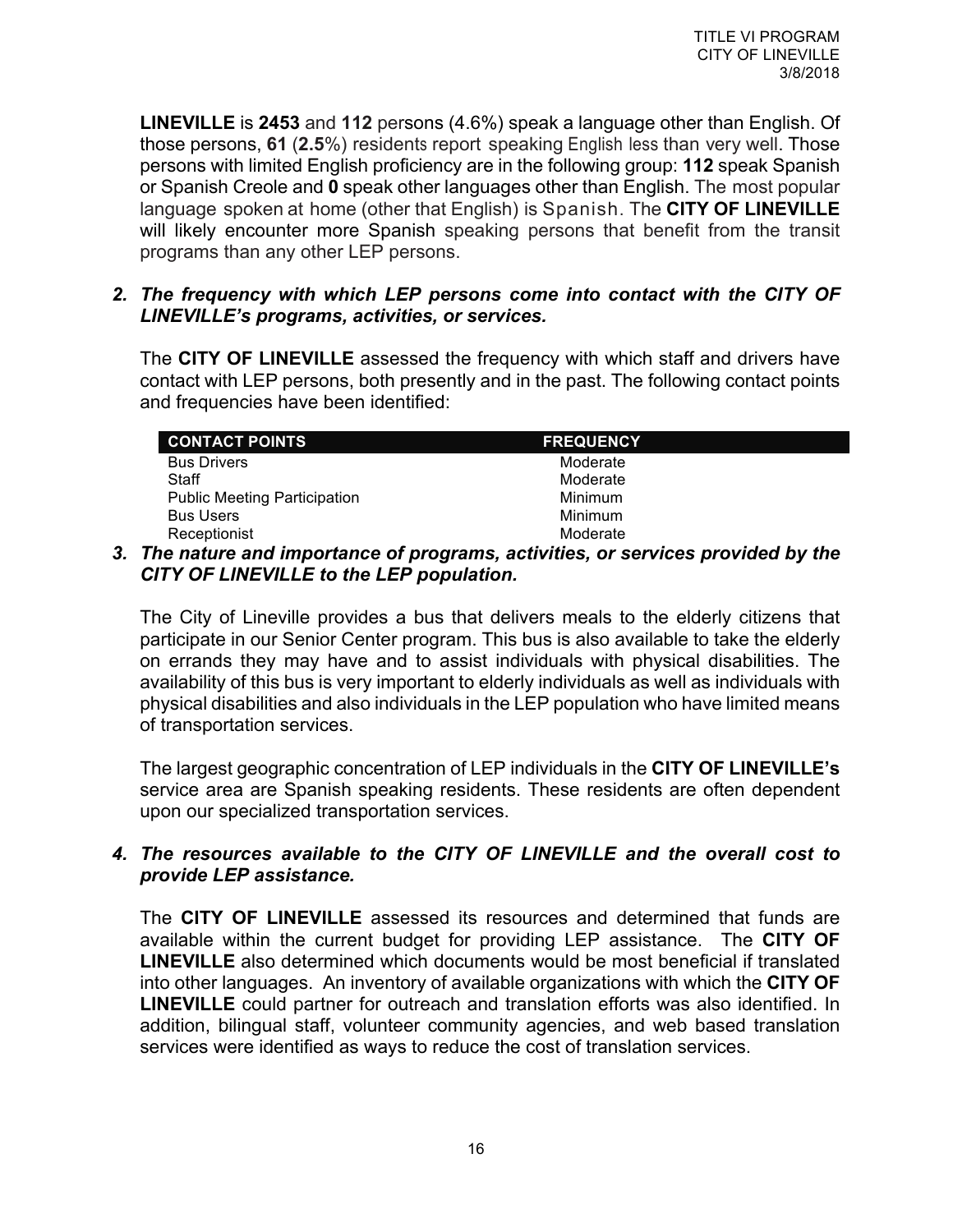#### **Limited English Proficiency (LEP) Plan Outline**

There are five areas that comprise the **CITY OF LINEVILLE's** LEP PLAN:

- 1. Identifying LEP Individuals Requiring Language Assistance
- 2. Providing Language Assistance
- 3. Training Staff
- 4. Providing Notice to LEP Persons
- 5. Monitoring and Updating the LEP Plan

#### **1. Identifying LEP Individuals Requiring Language Assistance**

The **CITY OF LINEVILLE** identifies an LEP person who requires language assistance by:

- Examining customer service records to identify language assistance that has been received in the past, either at meetings or over the phone, to determine whether language assistance might be needed for similar future situations.
- Regularly surveying drivers and other first line staff who have direct or indirect contact with LEP individuals.
- Assigning a staff person to greet participants as they arrive at **CITY OF LINEVILLE** sponsored events. By engaging participants in conversation, it is possible to informally gauge each attendee's ability to speak and understand English.
- Providing Language Identification Flash Cards at public meetings.

#### **2. Providing Language Assistance**

The **CITY OF LINEVILLE** assists an LEP person who requires language assistance by:

- Networking with local human service organizations that provide service to LEP individuals and seeking opportunities to provide information on the **CITY OF LINEVILLE's** programs and services through these organizations.
- Posting the **CITY OF LINEVILLE's** Title VI Notice, Complaint Procedures, Complaint Form, and on the City of Lineville's website.
- Making public notices, publications, and other printed materials (including webpage content) available in other languages.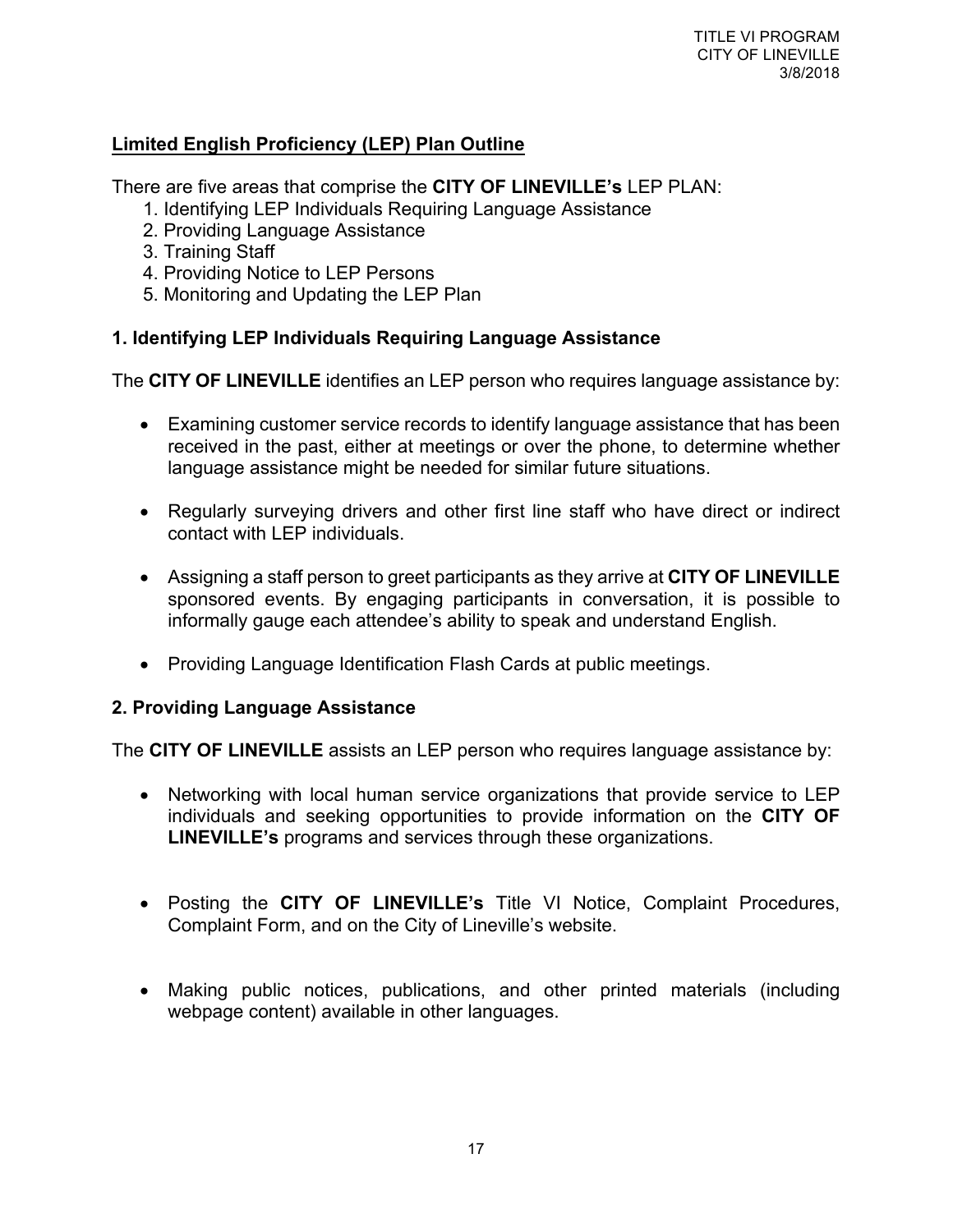- Providing Language Identification Flash Cards onboard the **CITY OF LINEVILLE's** fleet and at the Administrative Office.
- Utilizing a web-based translation service application such as Google Translate.

#### **3. Training Staff**

The **CITY OF LINEVILLE** will train staff members on their role and responsibilities in providing meaningful access to services for LEP persons by:

- Providing staff with a description of language assistance services offered by the **CITY OF LINEVILLE**.
- Providing staff with specific procedures to be followed when encountering a LEP person, including how to handle a potential Title VI / LEP complaint.
- Instructing staff on the use of Language Identification Flash Cards.

#### **4. Providing Notice to LEP Persons**

The **CITY OF LINEVILLE** will provide notice to LEP persons in both oral and written communications by:

- Providing the following written communications in both English and other languages as needed:
	- Interior bus signage that displays safety or system policy information;
	- Title VI Notice, Complaint Procedures, and Complaint Form.

#### **5. Monitoring and Updating the LEP Plan**

This plan is designed to be flexible and should be viewed as a work in progress. As such, it is important to consider whether new documents and services should be made accessible for LEP persons and to monitor changes in demographics and types of services.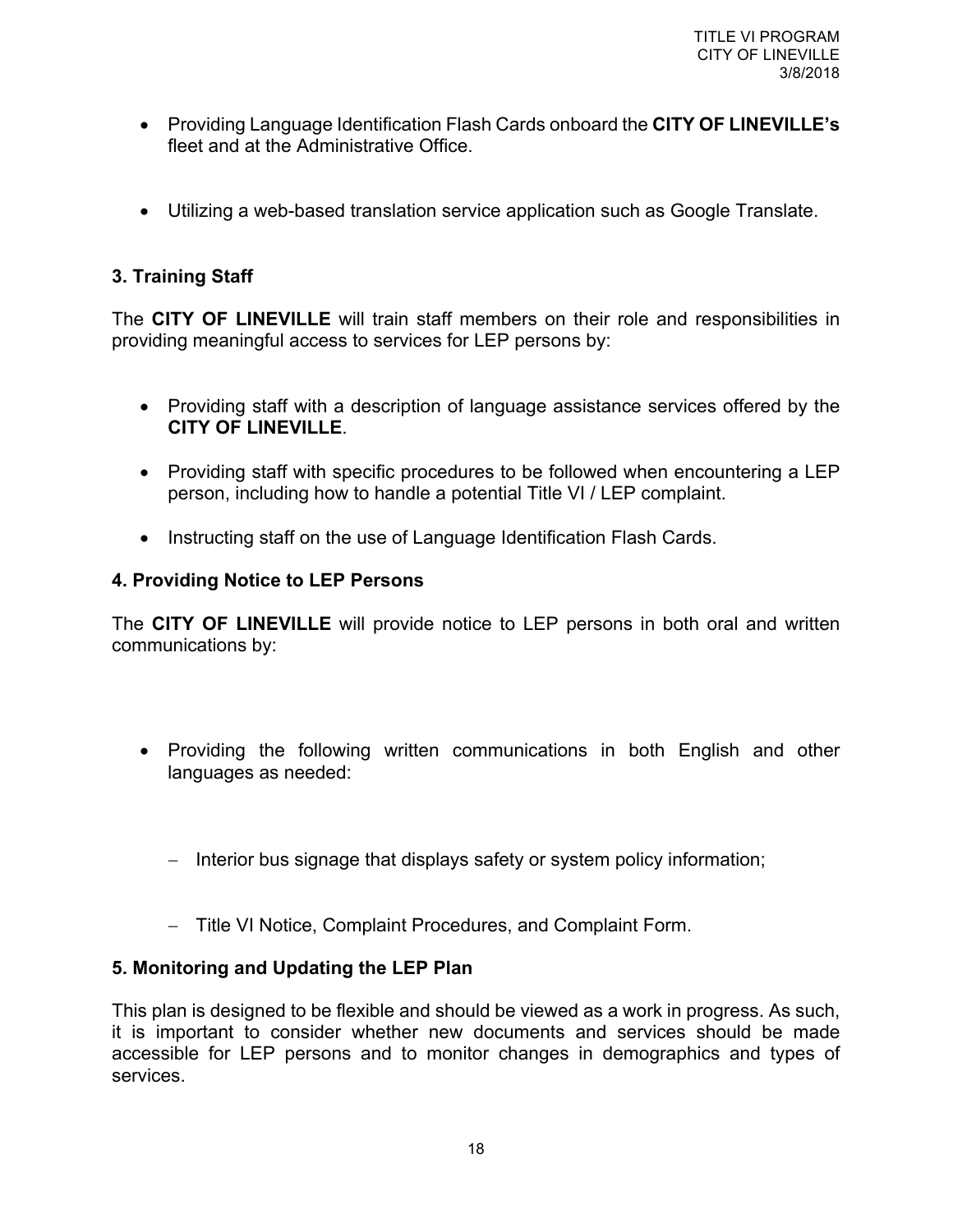The **CITY OF LINEVILLE** will update the LEP Plan as required by the U.S. DOT. At a minimum, the plan will be reviewed and updated when data from the most recent U.S. Census is made available, when clear and higher concentrations of LEP individuals are present in the **CITY OF LINEVILLE's** service area, and/or during the process of updating Title VI Program.

The **CITY OF LINEVILLE** will monitor and update its LEP Plan by:

- Determining how the needs of LEP persons have been addressed.
- Determining the current LEP population in the service area and whether the need for translation services has changed.
- Determining whether local language assistance programs have been effective and sufficient to meet the need.
- Determining whether the **CITY OF LINEVILLE's** financial resources are sufficient to fund the needed language assistance efforts.
- Determining whether the **CITY OF LINEVILLE** has fully complied with the goals of the LEP Plan.
- Determining whether complaints have been received concerning the **CITY OF LINEVILLE's** failure to meet the needs of LEP individuals.

#### **Dissemination of the CITY OF LINEVILLE's LEP Plan**

The LEP Plan will be disseminated to customers and the community by:

- Any person or City of Lineville may request a copy of the plan at no cost via telephone, fax, mail, or in person. LEP individuals may request that these plans be translated into various languages. If feasible, the **CITY OF LINEVILLE** will accommodate such requests.
- Distributing the LEP Plan to human service organizations in the service area.

Questions or comments regarding the LEP Plan may be submitted to the **CITY OF LINEVILLE** at the following address:

> **Cynthia Harris P.O. Box 247 Lineville, AL 36266 256-396-2581 www.cityoflinevilleal.com**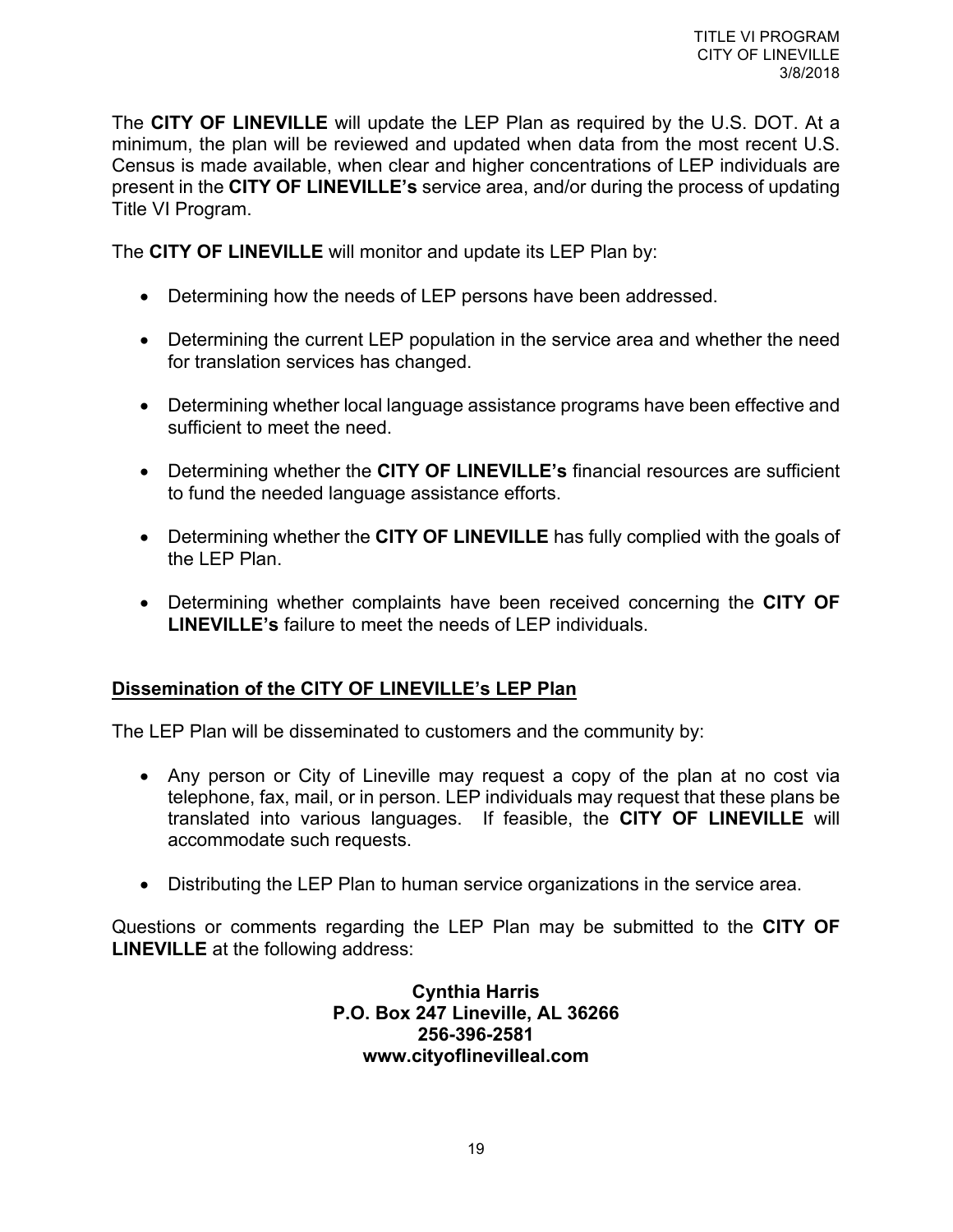## **Appendix E**

Table Depicting Minority Representation on Planning and Advisory Bodies

| <b>Body</b>                 | <b>Caucasian</b> | Latino | <b>African</b><br><b>American</b> | <b>Asian</b><br><b>American</b> | <b>Native</b><br>American |
|-----------------------------|------------------|--------|-----------------------------------|---------------------------------|---------------------------|
| <b>Population</b>           |                  |        |                                   |                                 |                           |
| Name of<br><b>Committee</b> |                  |        |                                   |                                 |                           |
| Name of<br><b>Committee</b> |                  |        |                                   |                                 |                           |
| Name of<br><b>Committee</b> |                  |        |                                   |                                 |                           |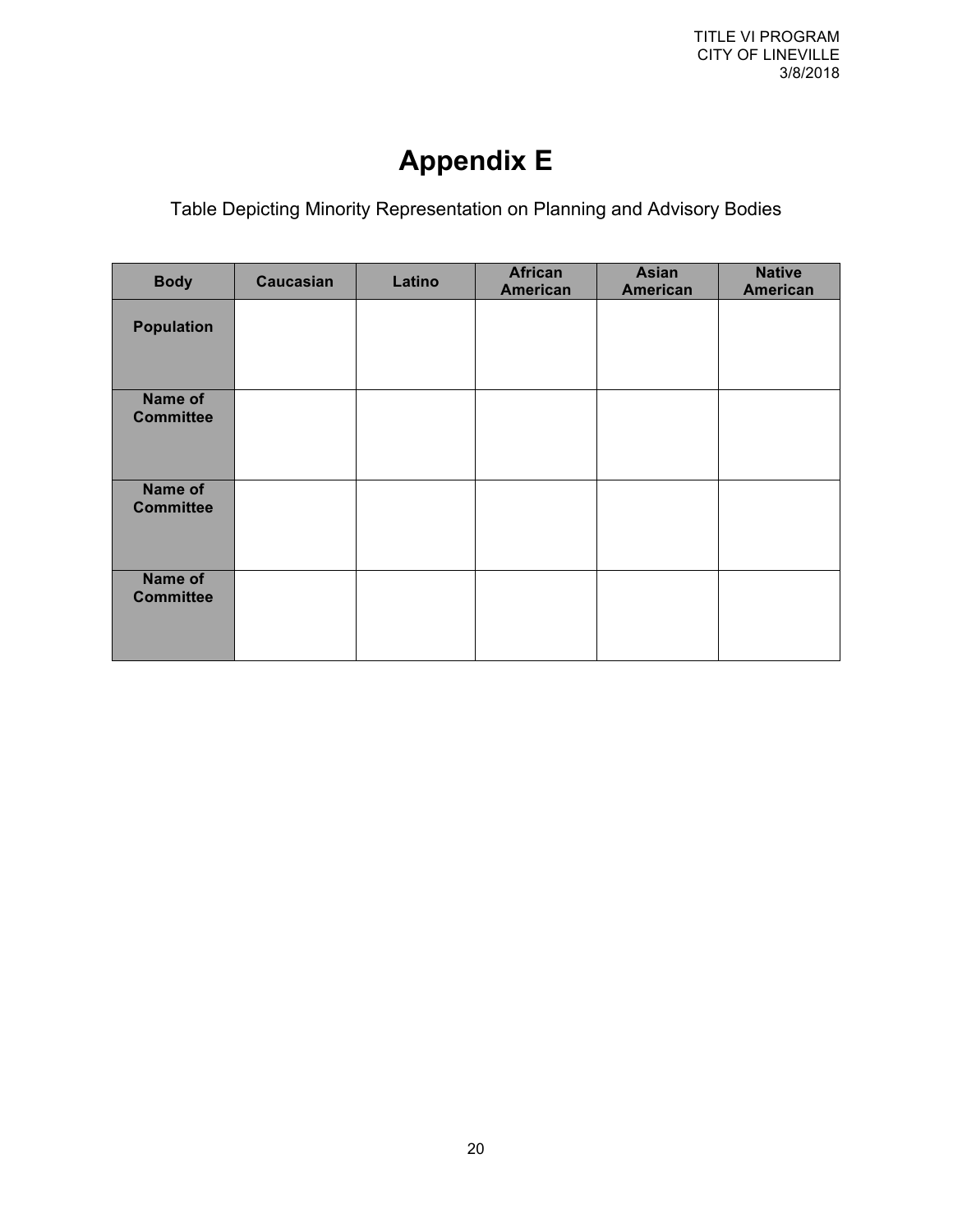### **Appendix F**

Title VI Construction Project Analysis

| Name of Agency:      |       |  |
|----------------------|-------|--|
| Contact Person:      |       |  |
| Mailing Address:     |       |  |
| City/State/Zip Code: |       |  |
| Contact Person:      | Title |  |
| Phone:               | Fax   |  |
| E-Mail Address:      |       |  |

1. Describe the low-income and minority populations within the area affected by the construction project and the method used to identify these populations.

2. Describe the adverse effects of the project both during and after construction that would affect the identified minority and low-income populations and minority-owned businesses.

3. Provide a detailed list of all minority-owned businesses and households that will be affected by the construction project.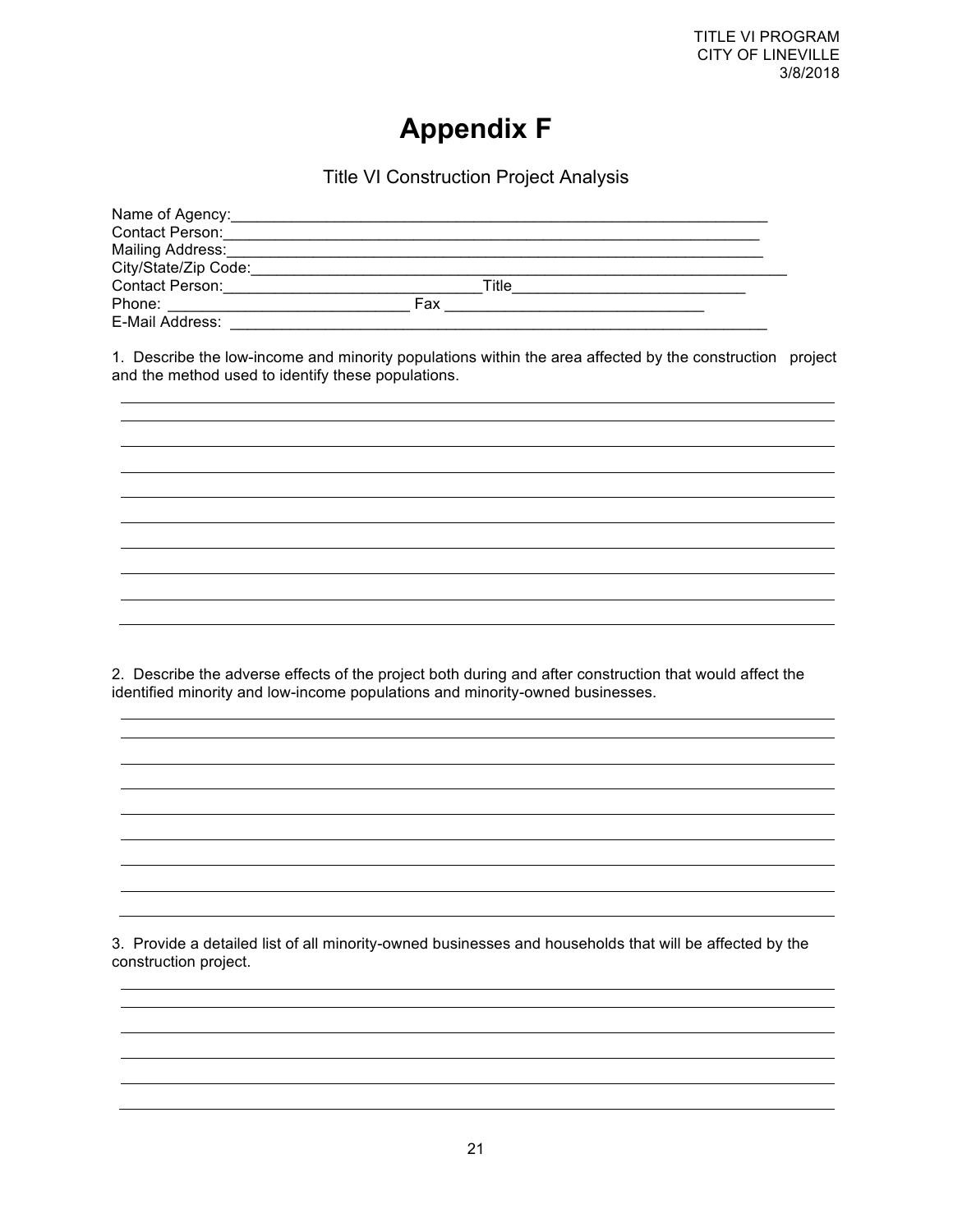4. Describe the potential negative environmental impact, such as noise, air, or water pollution.

5. Describe the relocation program and/or other measures adopted by the subrecipient that will be used to mitigate any identified adverse social, economic, or environmental effect of the proposed construction project.

6. For each of the identified low income or minority communities, discuss the positive effects such as an improvement in transit service, mobility, or accessibility.

7. Describe all mitigation and environment enhancement actions incorporated into the project to address the adverse effects, including any special features of the relocation program that go beyond the requirements of the Uniform Relocation Act and address adverse community effects such as separation or cohesion issues, and replacement of community resources destroyed by the project.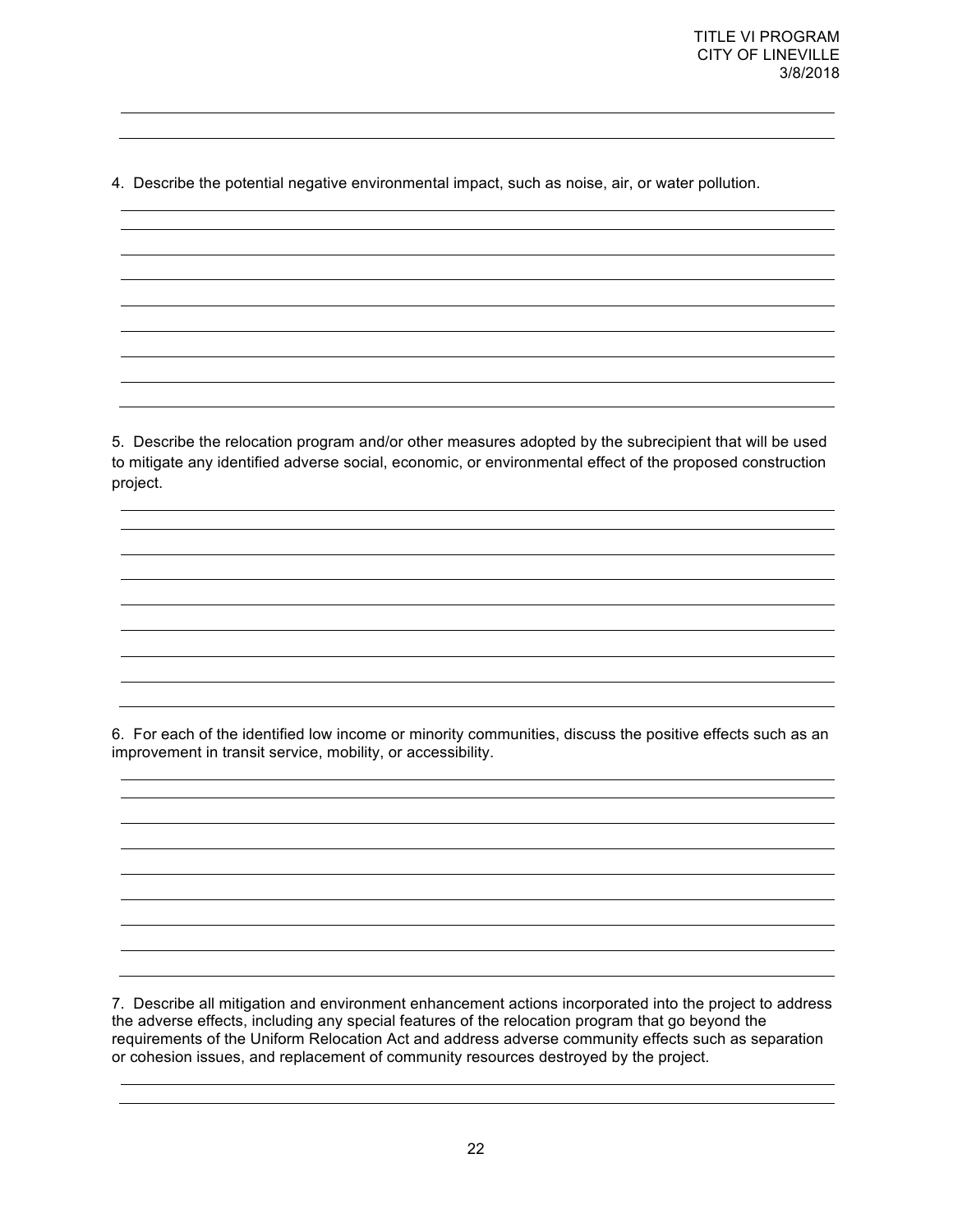8. Describe the remaining effects, if any, and why further mitigation is not proposed.

9. For projects that traverse predominantly minority and low-income and predominantly non-minority and non-low-income areas, provide a comparison of mitigation and environmental enhancement actions that affect predominantly low-income and minority areas with mitigation implemented in predominantly nonminority or non-low-income areas. If there is no basis for such a comparison, describe why that is so.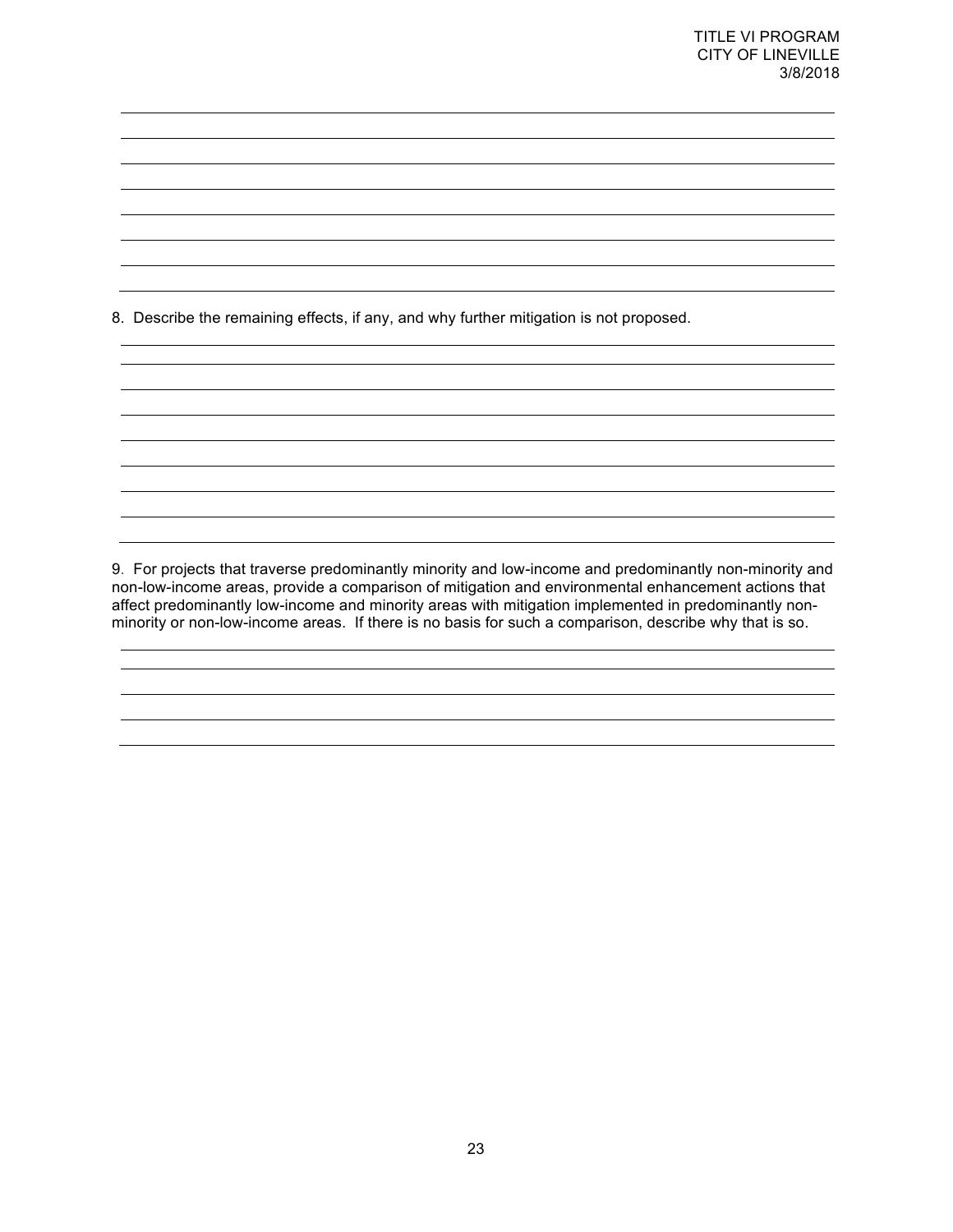TITLE VI PROGRAM CITY OF LINEVILLE 3/8/2018

### **Appendix G**

Additional Title VI Information

All subrecipients must address each of the following:

- 1. Describe all pending applications for financial assistance currently provided by other Federal agencies to the applicant. None
- 2. Summarize all civil rights compliance reviews conducted by other local, state or federal agencies during the last three years. (Include the reason for review, name of agency performed the review, and report on the status of findings or recommendations.) None
- 3. Is your agency considered a minority organization: \_\_\_\_Yes X\_\_No

If yes, check the category(ies) that apply.

- Longiland Black American **Longiland Continent Asian-American** Hispanic American **Asian-Pacific American** \_\_\_ Native American \_\_\_ Other
- 4. Does your agency provide transportation services to minority communities? X\_\_Yes \_\_\_ No

If yes, check the category(ies) that apply.

| X Black American       | <b>Sub-Continent Asian-American</b> |
|------------------------|-------------------------------------|
| __X_ Hispanic American | Asian-Pacific American              |
| Native American        | Other                               |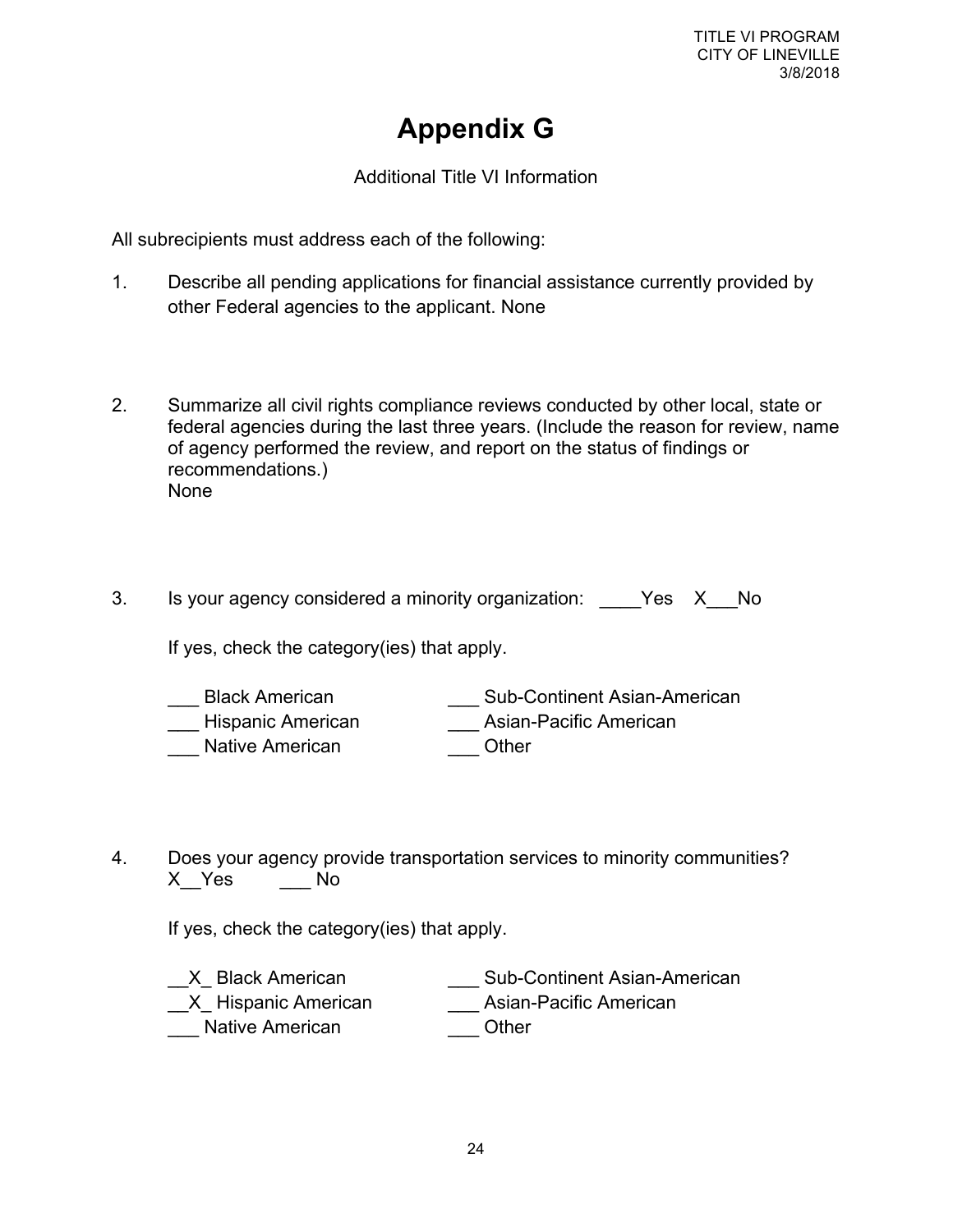- 5. Has your Title VI Coordinator/EEO Officer changed during the reporting period or since your last Title VI Plan was approved? If yes, please provide the name and contact information for the new coordinator/EEO Office. N/A
- 6. Has your organization had any projects and/or service changes that have Title VI, Limited English Proficiency (LEP), or Environmental Justice (EJ) impacts? N/A

If yes, please complete the following items:

- a. Provide a brief description of these projects/service changes.
- b. What did you do to ensure that populations affected by the project and/or service change had meaningful access to and involvement in the development process?
- c. What is the number of percentage of LEP or EJ populations affected by the project and/or service change?